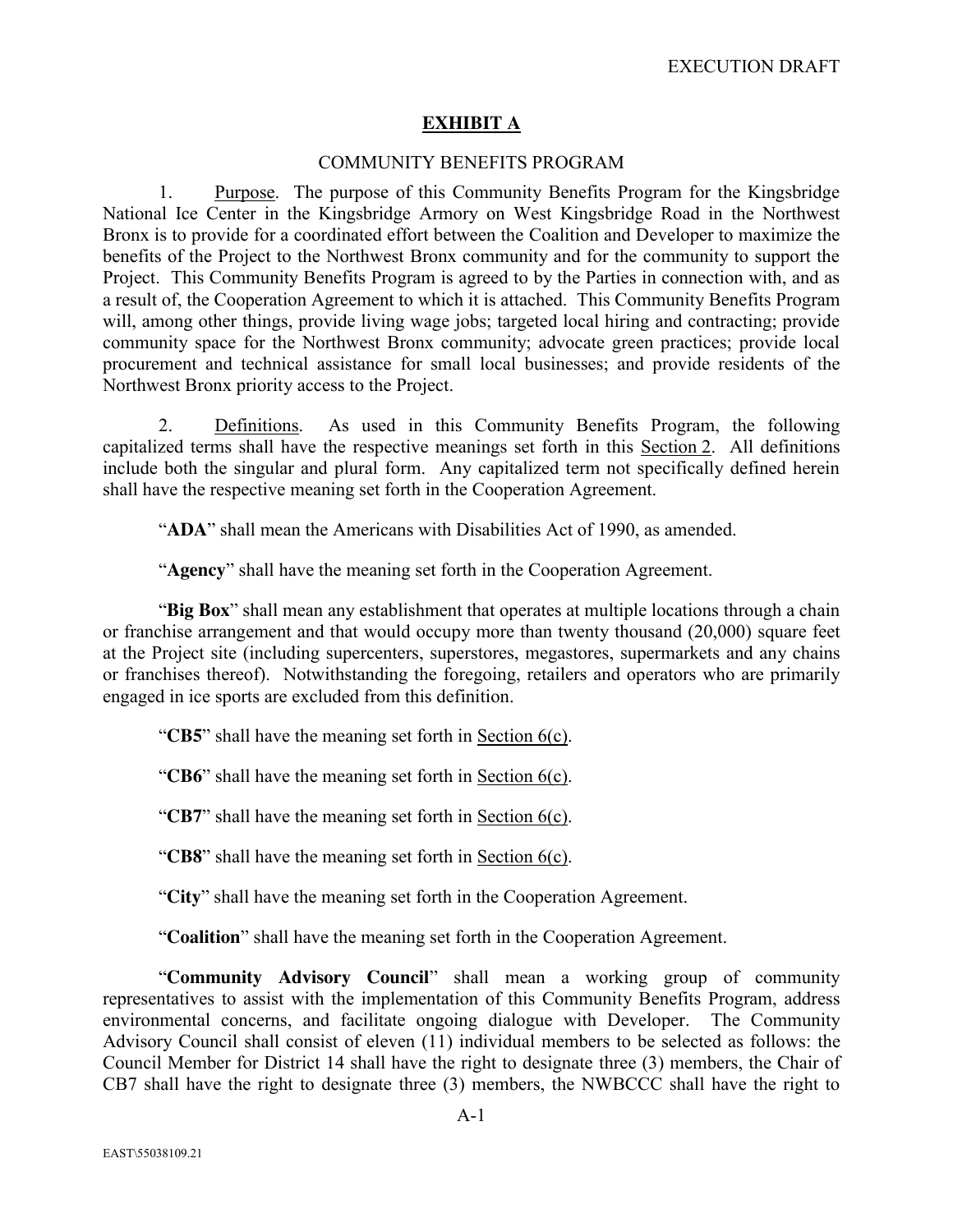designate three (3) members, and Developer shall have the right to designate one (1) member. The remaining one (1) member shall be an "at large" seat filled by an individual not currently appointed to CB7 as of Effective Date or at time of selection, designated by the Chair of CB7. Members of the Community Advisory Council shall serve for no more than four (4) years in the aggregate. The party who has the right to designate a member to the Community Advisory Council may remove any of its members of the Community Advisory Council at any time for cause or without cause, and/or may fill any of its vacancies on the Community Advisory Council, per above composition, arising at any time and from any cause. Any member of the Community Advisory Council may resign from office at any time. Such resignation must be made in writing and will take effect at the time specified therein, and if no time be specified, at the time of its receipt by the Coalition. The acceptance of a resignation by the Coalition will not be necessary to make it effective. The corporate governance of the Community Advisory Council shall be collectively determined by its members with the intention that the Community Advisory Council shall be a cooperative and inclusive organization whose mission and objective is consistent with the mission and objective of the Cooperation Agreement and the Project.

"**Coalition Representatives**" shall have the meaning set forth in the Cooperation Agreement.

"**Community Space**" shall have the meaning set forth in the Cooperation Agreement.

"**Contractor**" shall have the meaning set forth in the Cooperation Agreement.

"**Cooperation Agreement**" shall mean the Cooperation Agreement between Developer and the Coalition, to which this Community Benefits Program is attached.

"**CPI**" shall mean the Consumer Price Index for All Urban Consumers, All Items (New York-Northern New Jersey-Long Island, NY-NJ-CT-PA) as reported by the United States Department of Labor, Bureau of Labor Statistics.

"**Demap**" shall mean converting space for urban renewal and construction or property development to enhance public safety by discontinuing unimproved streets.

"**Developer**" shall have the meaning set forth in the Cooperation Agreement.

"**Discounted Rate**" shall have the meaning set forth in Section 3(b).

"**Effective Date**" shall have the meaning set forth in the Cooperation Agreement.

"**Employer**" shall mean any person, corporation, venture, partnership or other entity with one or more employees that conducts any portion of its operations at the Project site, or provides any services within or for the Project. Employers may include, but are not limited to, Developer, lessees, sub-lessees, business owners, landowners, Tenants and Contractors at the Project.

"**FLSA**" shall mean the Fair Labor Standard Act of 1938, as amended.

"**Foundation Sports Program**" shall have the meaning set forth in Section 14.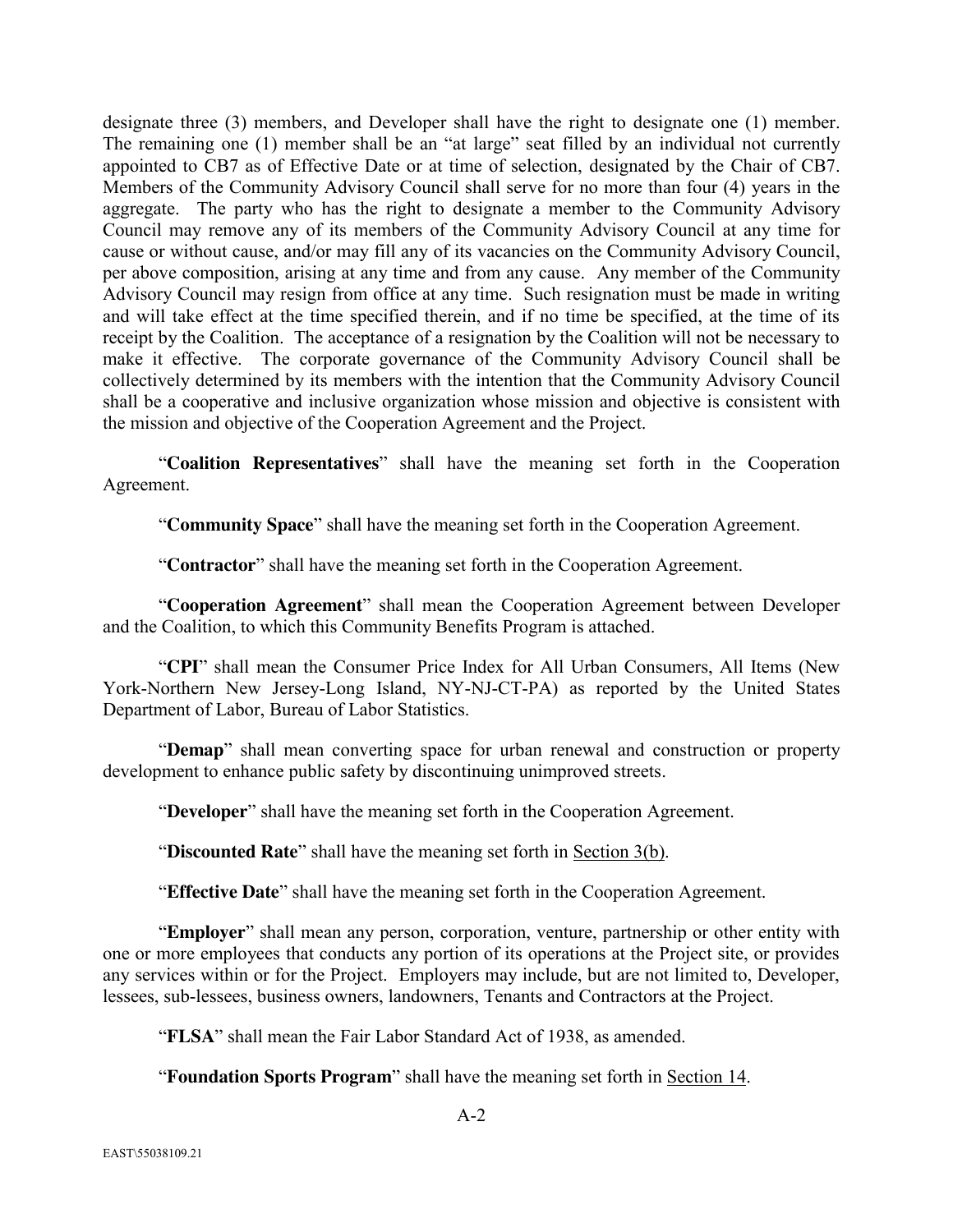"**Full Time**" shall mean those employees designated by Developer as "Full-Time" and who work at least twenty five (25) hours work per week and shall include paid time off and healthcare benefits. Employees working thirty-two (32) hours or more for Developer shall be considered "Full-Time" according to this definition.

"**Funding Corrective Action Plan**" shall have the meaning set forth in Section 7(d).

"**Green Action Plan**" shall have the meaning set forth in Section 8(b).

"**Green Practices**" shall mean the practice of creating structures and using processes that are environmentally responsible and resource-efficient throughout the life-cycle of a development, including buildings, from siting to design, construction, operation, maintenance, renovation and deconstruction. Green Practices expand and complement the classical building design concerns of economy, utility, durability and comfort.

"**Green Space**" shall mean any piece of land that is partly or completely covered with grass, trees, shrubs, or other vegetation, including parks, community gardens and cemeteries.

"**Hiring Corrective Action Plan**" shall have the meaning set forth in Section 6(d).

"**Ice Rink**" shall have the meaning set forth in Section 13.

"**Initial Revenue Contribution**" shall have the meaning set forth in Section 3(c).

"**Initial Contribution**" shall have the meaning set forth in Section 3(a).

"**LEED**" shall mean Leadership in Energy and Environmental Design.

"**List of Procured Goods and Services**" shall have the meaning set forth in Section 10(c).

"**Living Wage**" shall have the meaning set forth in Section 4(a).

"**Local Action Hiring Plan**" shall have the meaning set forth in Section 7(c).

"**Local Businesses**" shall mean any business with a primary business operation or address in the borough of the Bronx, City of New York and at least fifty-one percent (51%) of whose employees are residents of the borough of the Bronx, New York City and are employed Full Time.

"**Local Procurement Plan**" shall have the meaning set forth in Section 10.

"**M/WBE**" shall mean any business that is at least fifty-one percent (51%) owned, controlled and operated by US citizen(s) or permanent resident(s) who are member(s) of a designated minority group(s) including members of the minority groups set forth in Schedule 2(a) or a woman or women. Such business must have a real and substantial presence in the City, which means that it must either be located in the City or in one of the following counties: Nassau, Putnam, Rockland, Suffolk or Westchester counties in New York or Bergen, Hudson or Passaic counties in New Jersey. Businesses located outside the City must have a significant tie to the City's business community (e.g. have derived at least twenty-five percent (25%) of its gross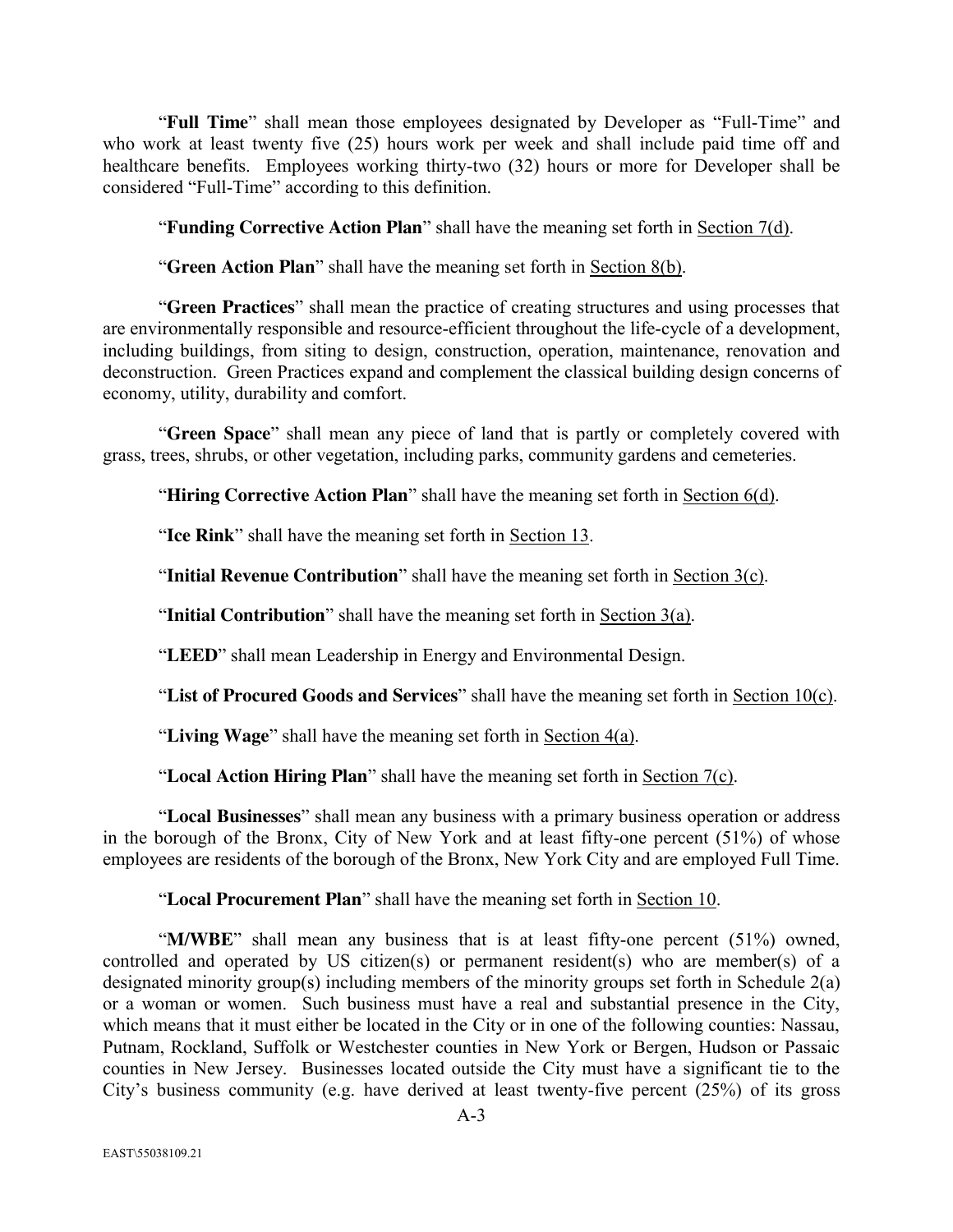receipts from business conducted in the City, possess a license issued by the City) in accordance with New York State Executive Law Article 15-A, 5NYCRR, Part 140-144. M/WBEs count as either minority or female-owned businesses, but not both.

"**NWBCCC**" shall have the meaning set forth in the Cooperation Agreement.

"**Off Peak Weekday Time**" shall mean the hours between 9 a.m. and 3 p.m. on nonholiday weekdays.

"**Party**" shall have the meaning set forth in the Cooperation Agreement.

"**Peak Weekday Time**" shall mean the hours between 3 p.m. and 11 p.m. on non-holiday weekdays.

"**Peak Weekend Time**" shall mean the hours between 7 a.m. and 11 p.m. on holidays and weekends.

"**Peak Time**" shall mean Peak Weekday Time and Peak Weekend Time.

"**Previously Incarcerated Individual**" shall mean any rehabilitated individual who has completed all sentencing requirements associated with the previous commission of crimes and who is meeting all applicable conditions of probation or parole, but excluding those individuals convicted of violent crimes, sexual offenses or crimes against minors.

"**Procurement Corrective Action Plan**" shall have the meaning set forth in Section 10(c).

"**Project**" shall have the meaning set forth in the Cooperation Agreement.

"**Revenue Contribution**" shall have the meaning set forth in Section 3(c).

"**Run Rate Contribution**" shall have the meaning set forth in Section 3(b).

"**Small Business Incubator**" shall mean any entity that provides services to new businesses with approximately three (3) to five (5) employees, which shall be housed within the Community Space.

"**Sustainability Coordinator/LEED Consultant**" shall have the meaning set forth in Section 8(a).

"**Targeted Job Applicants**" shall have the meaning set forth in Section 6(a).

"**Targeted Population**" shall mean individuals who are (a) recipients of public assistance, (b) Previously Incarcerated Individuals, (c) disabled, (d) veterans, (e) youths (age seventeen (17) and younger), (f) seniors (age sixty (60) and older), and (g) members of the minority groups.

"**Tenant**" shall have the meaning set forth in the Cooperation Agreement.

"**Underemployed**" shall mean an individual at least eighteen (18) years old who is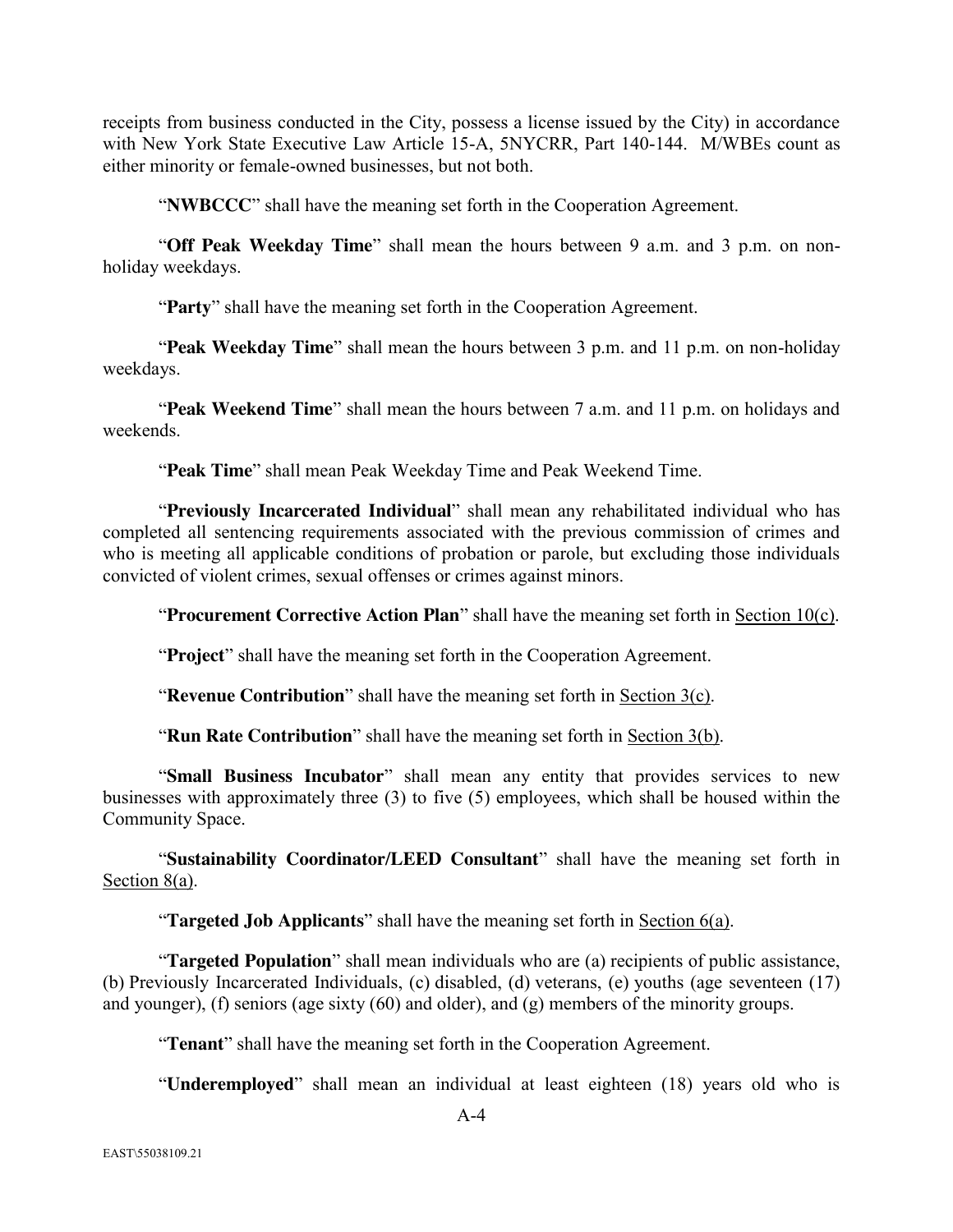currently employed in a job paying less than Living Wage and/or regularly scheduled to work less than Full Time.

"**Unemployed**" shall mean an individual at least eighteen (18) years old who is unemployed, not on temporary lay-off status, and is ready, able and willing to work.

"**ULURP**" shall have the meaning set forth in the Cooperation Agreement.

"**USGBC**" shall have the meaning set forth in Section 8(k).

"**Wetlands**" shall mean in general, lowland areas, including marshes or swamps, that are saturated with moisture, especially when regarded as the natural habitat of wildlife.

3. Developer Contributions. Upon approval and funding of the Project:

(a) Initial Contribution. Developer shall contribute to the Coalition (through a to-be-formed trust or cash management type of account) eight million dollars (\$8,000,000) in funds (and pay within ten (10) days of receipt "draw" requests from the Coalition) or inkind services (the "**Initial Contribution**") to be used as follows:

(i) Developing and building-out the Community Space and provide, or hire Contractors to provide, services in connection with such development, including conducting environmental studies, designing and engineering, purchasing equipment for the Community Space, making improvements to the Community Space, including making capital or expense expenditures inside the Project and in the immediate vicinity;

(ii) Creating an annual ten thousand dollars (\$10,000) renewable energy scholarship fund for residents of the Northwest Bronx to learn to install, maintain and, after appropriate accreditation and licensing, can operate Developer's geothermal and/or solar power systems, if any, to be awarded throughout the duration of this Community Benefits Program;

(iii) Developing a Small Business Incubator in accordance with the good faith requests of the Community Advisory Council;

(iv) Hiring staff to commence operations within the Small Business Incubator space;

(v) Providing two hundred fifty thousand dollars (\$250,000) to the Coalition for the purpose of establishing and administering a grant program for Local Businesses which grants are to be used to make capital improvements to the properties of such Local Businesses; and

(vi) Making other capital improvements to the Project as requested by the Community Advisory Council.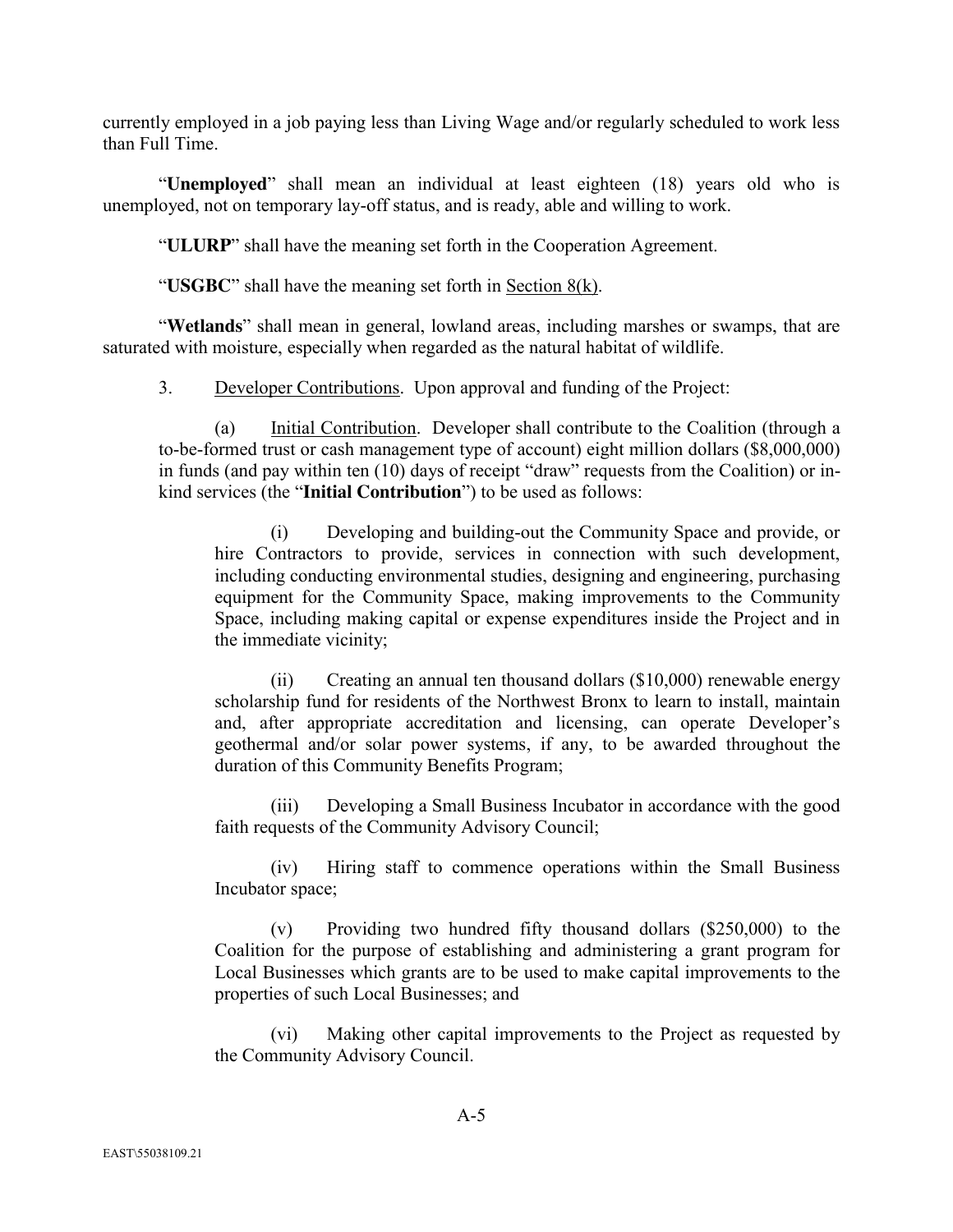Developer shall provide such services or hire such Contractors and shall use diligent efforts, in good faith, to ensure that such services, whether provided by Developer or by a Contractor, are provided at competitive prices, as determined by the Community Advisory Council in its sole, good faith discretion. Developer also shall use diligent efforts, in good faith, to ensure that all amounts spent by Developer pursuant to this Section 3(a) are separately invoiced and accounted for to the Community Advisory Council. In addition, within ten (10) days of receipt of any invoice from the Coalition, Developer shall reimburse the Coalition for all reasonable fees and out-of-pocket expenses incurred by the Coalition during construction of the Project and development of the Community Space. Developer shall make all diligent efforts, in good faith, to ensure that the Community Space construction is completed in the same timeframe as the Project and that the Community Space is ready for occupancy when the Project opens.

(b) Run Rate Contribution. Each year after the Project opens and throughout the duration of this Community Benefits Program, Developer shall contribute an additional value of one million dollars (\$1,000,000) as in-kind services per year, (the "**Run Rate Contribution**"), (starting January 1st each year, except for the first year in which the amount will be pro-rated based on the number of months left in the year from the date the Project opens). The Run Rate Contribution shall increase annually based upon the CPI. The Run Rate Contribution shall be used by the Coalition to purchase in-kind services from Developer, including (i) access and use of the Project and Ice Rinks in accordance with Section 13 to residents of the Northwest Bronx at a discounted rate equal to the applicable rate charged to other not-for-profit organizations, if such rate exists, that use the Project (the "**Discounted Rate**") for similar use of the Project, (ii) converting Ice Rinks for alternative uses by the Coalition; (iii) access and use of non-Ice Rink space within the Project, including classrooms; (iv) free and/or discounted tickets for seniors, and students and low income families and (v) out-of-pocket expenses of Developer for technical assistance and monitoring program described in Sections  $3(d)(i)$  and (ii). The scheduling, timing, scope, eligibility of participants and all other aspects of the above in-kind services shall be determined in consultation between the Coalition and Developer. Notwithstanding the foregoing sentence, Developer shall make no efforts to frustrate the Coalition's ability to use the annual in-kind services. The Parties agree that this is an annual credit (that does not accrue from year to year) and any remainder left in any given year is forfeited if not spent by year's end. The Coalition shall not expend more than fifteen percent (15%) of the annual Run Rate Contribution in any calendar month and not more than thirty percent (30%) of the annual Run Rate Contribution in any calendar quarter.

(c) Revenue Contribution. Commencing on the first full calendar year after the Project opens and throughout the duration of this Community Benefits Program, Developer shall pay, in a manner the Community Advisory Council recommends, in its sole, good faith discretion, one percent (1%) of the annual gross ice rink rental revenue up to twenty-five million dollars (\$25,000,000) plus two percent (2%) of annual gross ice rink rental revenue exceeding twenty-five million dollars (\$25,000,000) (the "**Revenue Contribution**"). The Parties agree that this is an annual credit (that does not accrue from year to year) and any remainder left in any given year is forfeited if not spent by year's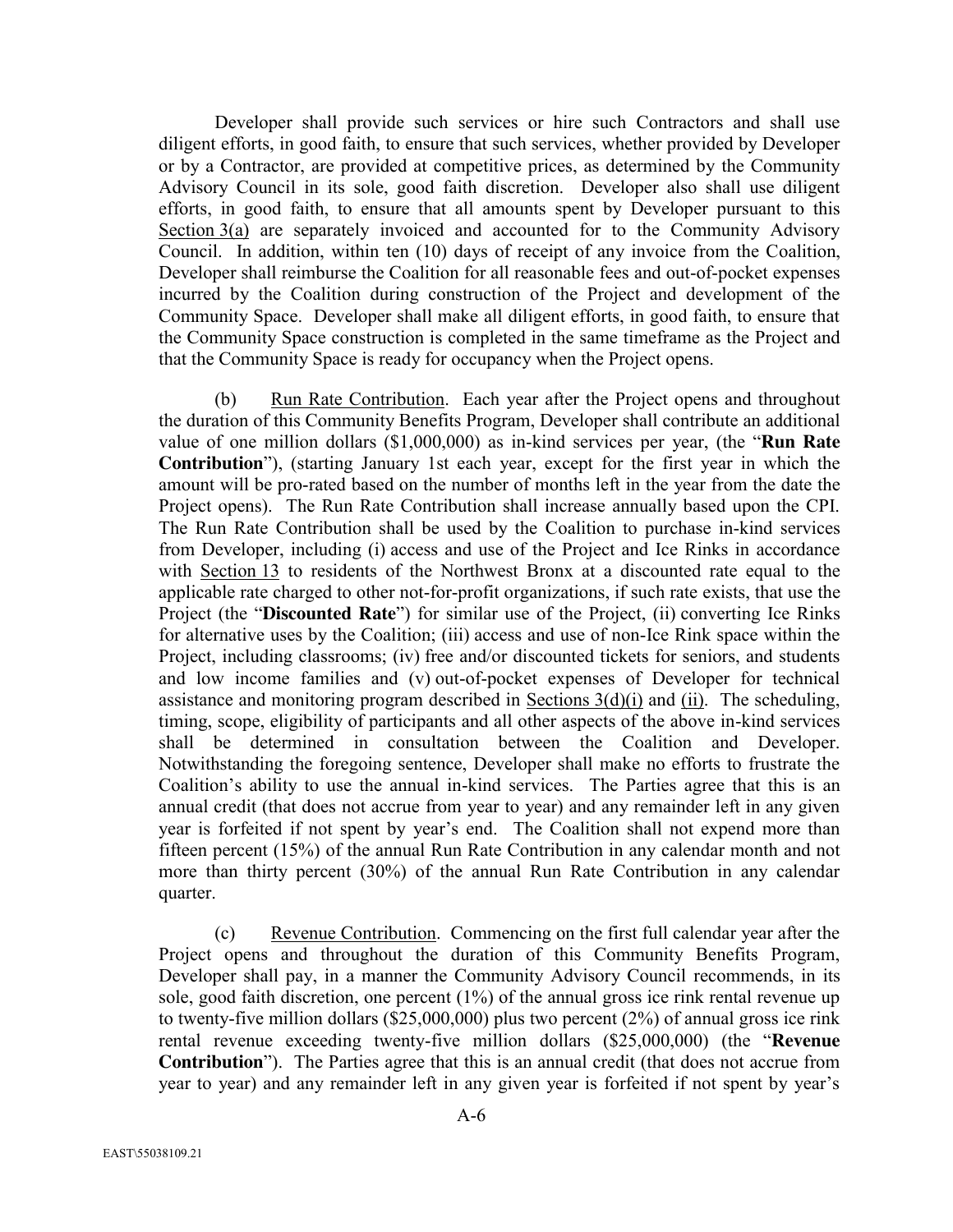end. The annual Revenue Contribution shall be paid to the Coalition, by check or funds transfer on or prior to January 30th of the ensuing year. For the period beginning when the Project opens and ending on December 31 of such year, Developer shall pay to the Coalition, by check or funds transfer to Urban Justice Center's Attorney Trust Account, two hundred and fifty thousand dollars (\$250,000) (the "**Initial Revenue Contribution**"). To the extent that the Initial Revenue Contribution is greater than or less than the Revenue Contribution that would have been payable by Developer for such period, the Revenue Contribution payable for the first full calendar year after the Project opens shall be adjusted upward or downward, as applicable, by the difference between the Initial Revenue Contribution and the required Revenue Contribution for such period.

(d) Other Contributions. Developer shall be obligated, at its own cost and expense, except as otherwise noted below, to do the following:

(i) Technical Assistance. Make all diligent efforts, in good faith, where economically feasible to provide technical assistance to small Local Businesses, including any such Businesses with three (3) to five (5) employees, not-for-profit and faith-based organizations, who may sell goods or services to the Project, including uniform customizers and retailers, restaurants, sneaker and sporting goods retailers (the reasonable out-of-pocket costs, if any, which have been approved by the Community Advisory Council for this technical assistance, shall be credited against the Run Rate Contribution, as noted in Section 3(b));

(ii) Monitoring Program. Make all diligent efforts, in good faith, where economically feasible to set up a mentoring program to assist small Local Businesses to improve their operations so they can become more efficient and effective at providing goods and services to the Project (reasonable out-of-pocket costs, if any, which have been approved by the Community Advisory Council in advance for this monitoring program, shall be credited against the Run Rate Contribution, as noted in Section 3(b));

(iii) Internet Access. Provide free wireless internet access throughout the Project to visitors to the Project and small Local Businesses based or located therein;

(iv) ADA Compliance. Make all diligent efforts, in good faith, where economically feasible to ensure that the Project is ADA compliant, including the Community Space, provided, however, that it shall be the responsibility of the Community Advisory Council to ensure ADA compliance, to the extent feasible, within the Community Space; and

(v) Community Programs. Make best efforts to support community programs, including health, college and job fairs, holiday bazaars, and other festivals.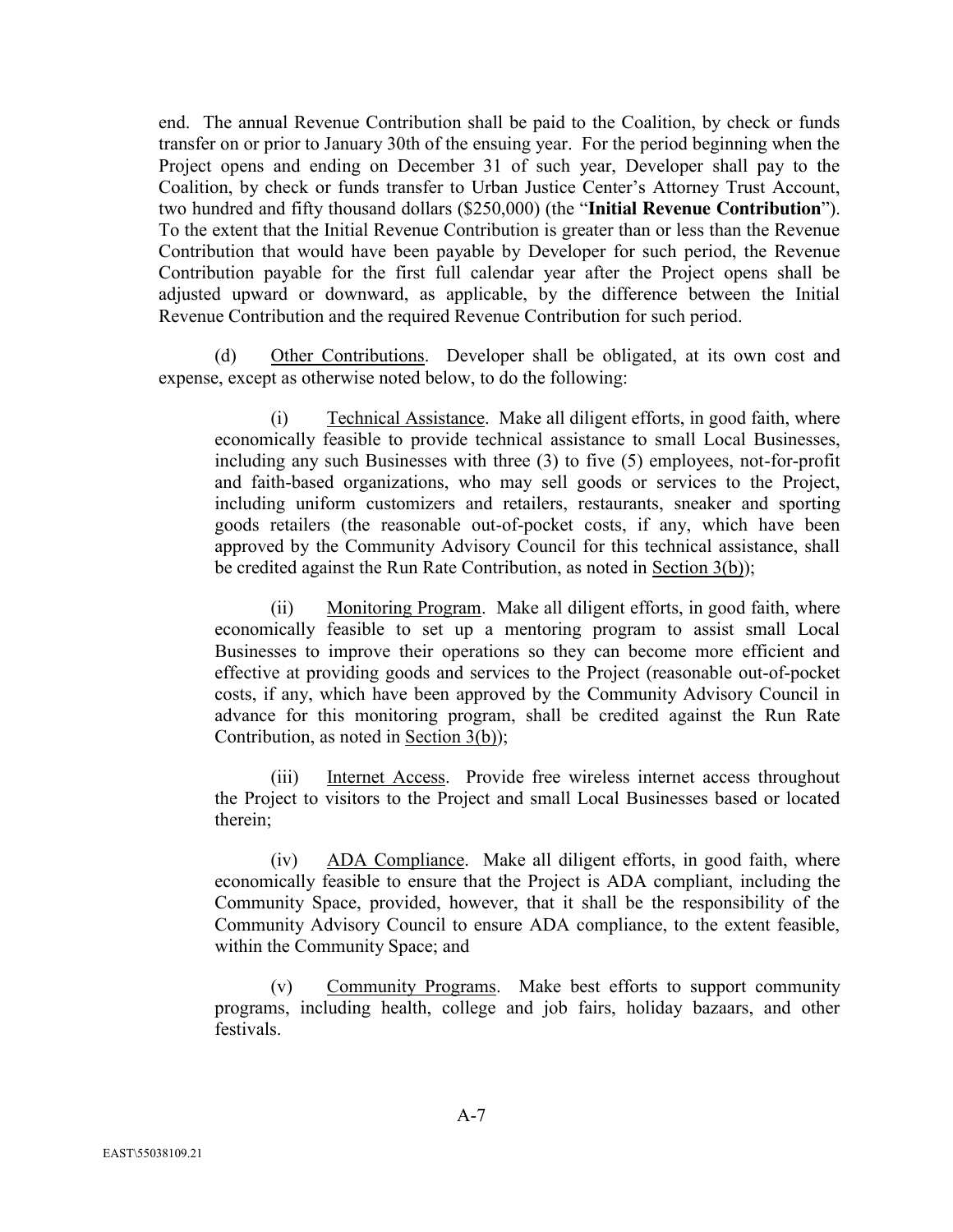#### 4. Living Wages.

(a) Developer shall pay all of its employees (whether full-time or part-time, temporary or regular) and independent contractors a minimum living wage of ten dollars (\$10.00) per hour if health insurance benefits are provided, or eleven dollars and fifty cents (\$11.50) per hour if health insurance benefits are not provided (the "**Living Wage**"); provided that health insurance benefits are not available to independent contractors through the entity hiring such independent contractor. Employers, excluding Contractors who deliver items to the Project or who organize, host or promote events at the Project on a one-off basis (i.e., not Full-Time), shall pay their respective employees and independent contractors at least the Living Wage; and Developer shall make this requirement part of any contract or agreement with any such entity. The Living Wage shall increase annually based upon the CPI. Any employee or independent contractor covered by this Section 4 shall have third party beneficiary rights to enforce this provision against the Developer.

(b) Each Employer shall comply with all applicable FLSA and New York Labor Law provisions and regulations (including those governing overtime, wage payment and deductions from wages, as well as those governing union organizing activities). Upon receipt of written notice from the Coalition of an Employer's failure to comply with such provisions and regulations, the Employer shall be in material breach of this Community Benefits Program provided that such Employer shall have thirty (30) days to cure any such failure from the date of receipt of any such written notice. Developer shall use diligent efforts, in good faith, to ensure that all Employers, Tenants and Contractors operating businesses or performing services at or for the Project (whether during the construction of the Project or its operation) shall comply with the FLSA and the New York Labor Law; and Developer shall make this requirement part of any contract or agreement with any such entity.

(c) Any employee or independent contractor covered by this Section 4 who is not paid the Living Wage shall have a cause of action against the Developer to enforce the terms contained in this Section 4, and shall be entitled to actual , pre-judgment interest and attorneys' fees if successful in its cause of action.

#### 5. Hiring and Training.

(a) At least twenty percent (20%) of the total employees employed by Developer during the first two (2) years of operation of the Project shall work Full Time and at least forty percent (40%) of the total employees employed by Developer shall work Full Time during all other years of operation of the Project. With respect to each Employer, Developer shall also use diligent efforts, in good faith, to ensure that at least twenty percent (20%) of the total employees employed by such Employer during the first two (2) years of operation of the Project shall work Full Time and at least forty percent (40%) of the total employees employed by such Employer shall work Full Time during all other years of operation of the Project; and Developer shall make this requirement part of any contract or agreement with any such entity.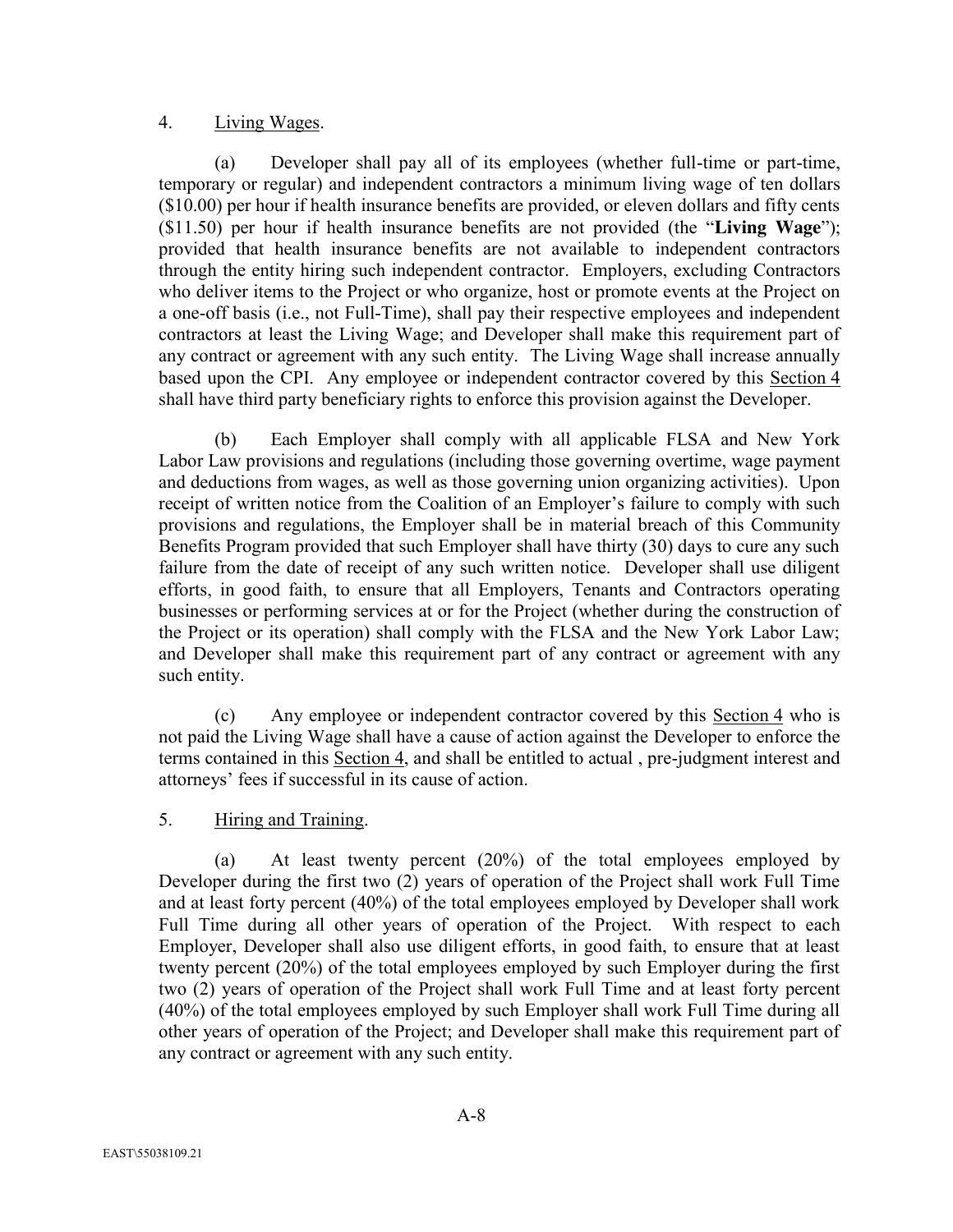(b) Developer shall engage the best in class hiring, referral and training agencies to identify and train qualified employees from the Bronx and New York City, with a priority to local residents. Any fees associated with the services provided by such agencies shall be paid for separately by Developer. Developer's use of such agencies will be monitored and reviewed at least annually by the Community Advisory Council. Six (6) months prior to Project opening date, Developer shall work with designated representatives from the Coalition, as well as organizations designated by the Coalition, which may include HIRE NYC and/or other local agencies, to develop workforce development of Targeted Job Applicants.

(c) Developer shall make all diligent efforts, in good faith, where economically feasible to establish a sports management curriculum and program in partnership with local colleges (Lehman College, Bronx Community College, Monroe College, etc.).

(d) Throughout the duration of this Community Benefits Program, each Employer shall adhere to the following reporting and recordkeeping requirements:

(i) Reporting. On a quarterly basis, each Employer shall notify the Community Advisory Council of the number of Full Time Employees employed by such Employer during the prior quarter and the total number of employees employed by such Employer during the prior quarter. Each Employer shall submit to the Community Advisory Council annual aggregate reports detailing the employment of Full Time employees employed at the Project. Each Employer shall retain those records for seven (7) years subsequent to reporting them to the Community Advisory Council. The Community Advisory Council may, upon reasonable request, review such records during the period they are being maintained to ensure ongoing compliance with this Community Benefits Program.

(ii) Recordkeeping. Each Employer shall retain records for at least seven (7) years sufficient to report compliance with this Community Benefits Program. To the extent allowed by law, and upon reasonable request, such records shall be made available to the Community Advisory Council for inspection. Such records may be redacted so that individuals are not identified by name and so that other confidential information, such as social security numbers, is excluded.

#### 6. Local Hiring of Targeted Job Applicants.

(a) Purpose. The purpose of this Section 6 is to facilitate the customized training and employment of Targeted Job Applicants at the Project. "**Targeted Job Applicants**" include, but are not limited to, the Underemployed, the Unemployed, and individuals from the Targeted Population living in designated areas surrounding the Project as set forth in Schedule 6(a). This Section 6 establishes (i) a mechanism whereby Targeted Job Applicants will receive job training in the precise skills requested by Employers, and (ii) a non-exclusive system for referral of Targeted Job Applicants to Employers as potential jobs become available.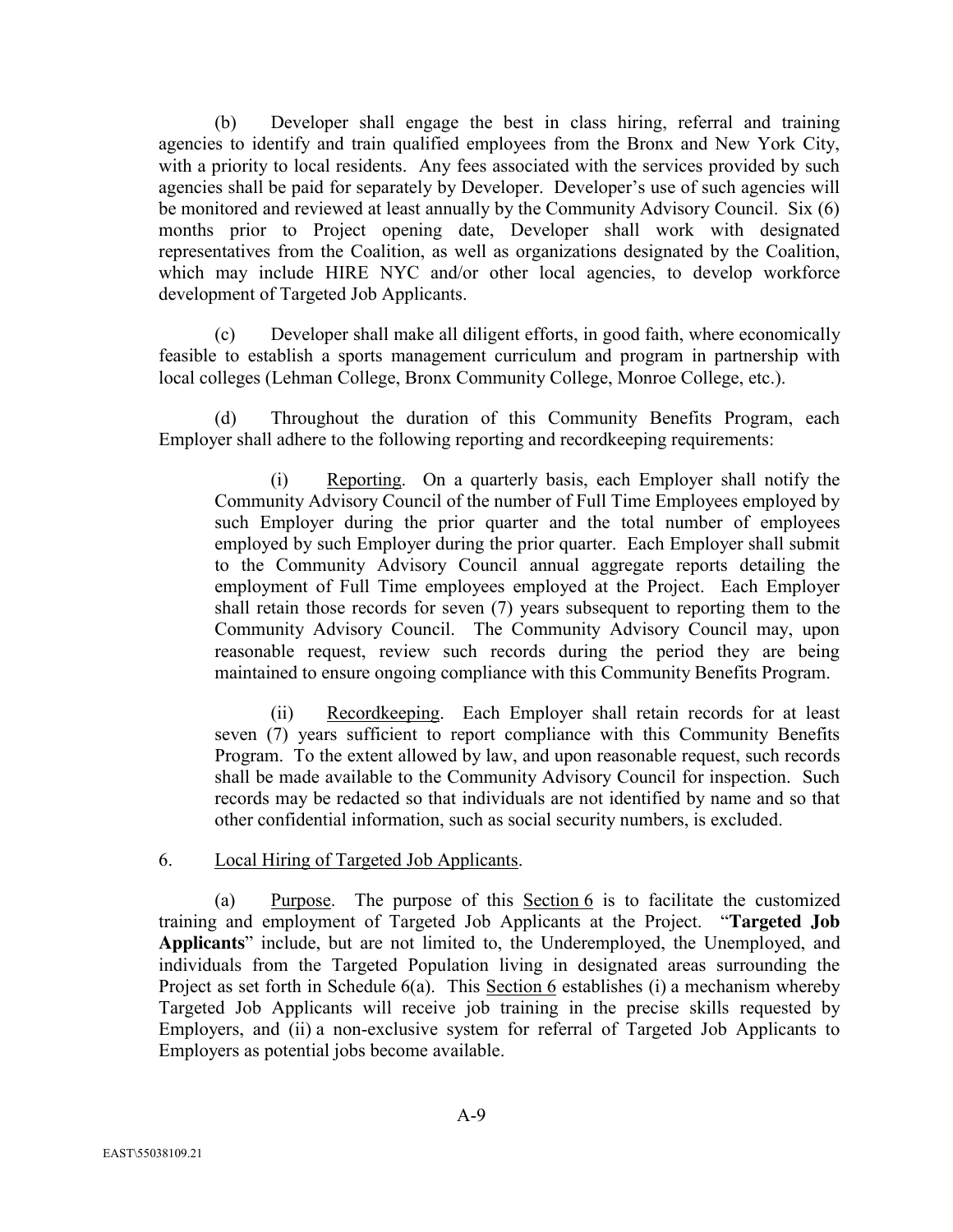(b) Throughout the duration of this Community Benefits Program, each Employer shall adhere to the following reporting and recordkeeping requirements:

(i) Reporting. On a quarterly basis, each Employer shall notify the Community Advisory Council of the number, by job classification, of Targeted Job Applicants hired by such Employer during the prior quarter and the total number of employees and independent contractors hired by such Employer during the prior quarter. Each Employer shall submit to the Community Advisory Council annual aggregate reports detailing the employment of Targeted Job Applicants at the Project. Each Employer shall retain those records for seven (7) years subsequent to reporting them to the Community Advisory Council. The Community Advisory Council may, upon reasonable request, review such records during the period they are being maintained to ensure ongoing compliance with this Community Benefits Program.

(ii) Recordkeeping. Each Employer shall retain records for at least seven (7) years sufficient to report compliance with this Community Benefits Program, including records of referrals resulting from this Community Benefits Program, job applications, and number of Targeted Job Applicants hired. To the extent allowed by law, and upon reasonable request, such records shall be made available to the Community Advisory Council for inspection. Such records may be redacted so that individuals are not identified by name and so that other confidential information, such as social security numbers, is excluded.

(c) Throughout the duration of this Community Benefits Program, each Employer shall employ at least fifty-one percent (51%) of its employees from the Targeted Job Applicants; and each Employer shall make this requirement part of any contract or agreement with any third party that will operate a business at or provide services for the Project. Targeted Job Applicants shall be hired in the following order of priority. It is agreed to by the Parties that should a Targeted Job Applicant be hired and subsequently move out of the Bronx, that such Target Job Applicant shall still count towards the aforementioned fifty-one percent (51%) requirement for a period of up to one (1) year from the date of such Target Job Applicant's move.

(i) First Priority. Residents of the following geographic areas: all of Bronx Community Board 7 ("**CB7**"), Bronx Community Board 5 ("**CB5**") and Bronx Community Board 8 ("**CB8**") within half a mile of the Kingsbridge Armory, who are Underemployed, Unemployed, or individuals from the Targeted Population.

(ii) Second Priority. Residents of the following geographic areas: CB5, Bronx Community Board 6 ("**CB6**") and CB8 within one mile of the Kingsbridge Armory, who are Underemployed, Unemployed, or individuals from the Targeted Population.

(iii) Third Priority. All other residents of the Bronx.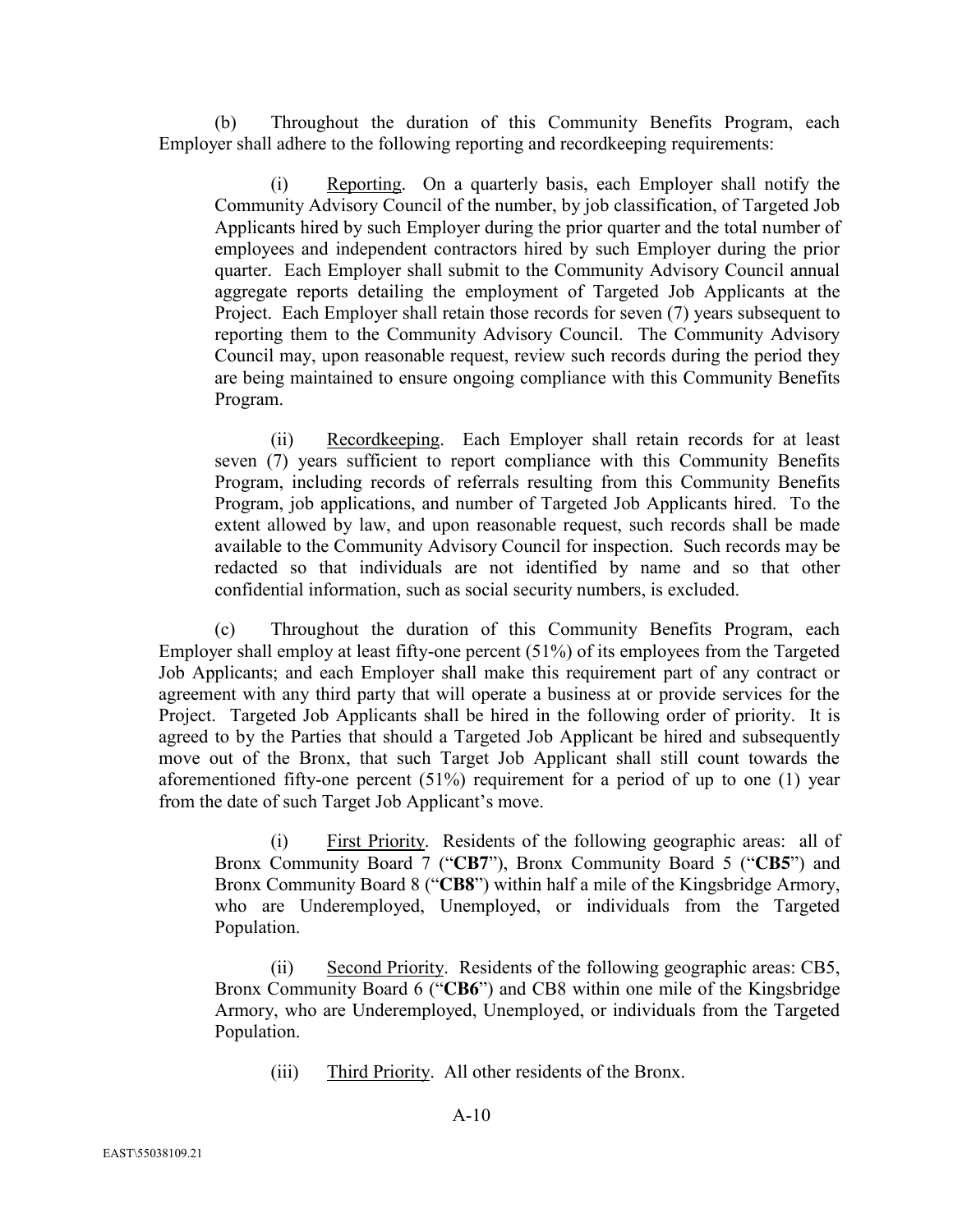(d) Failure to Meet Requirements. In the event an Employer fails to meet the hiring requirements set forth in Section  $6(c)$  during any six (6) month period, the Community Advisory Council may require such Employer to provide reasons it has not met the applicable requirement and the Community Advisory Council may determine whether such reasons are adequate so as to not pursue any remedy set forth herein or otherwise available. Such Employer's failure to pursue a remedy shall not constitute a waiver of any right of the Community Advisory Council. If the reason provided by such Employer is determined to be inadequate by the Community Advisory Council, such Employer shall develop as quickly as practicable (but in any event within two (2) weeks of such Employer's failure to achieve the requirements set forth in Section 6(c) for any six (6) month period) and provide to the Community Advisory Council for review, a corrective action plan (the "**Hiring Corrective Action Plan**") which outlines the steps such Employer will take during the six (6) months following such Employer's failure to achieve the requirements set forth in Section  $6(c)$  to remedy such failures. If such Employer fails to provide timely a Hiring Corrective Action Plan or fails to take the steps set forth in such Hiring Corrective Action Plan in a timely manner, the Community Advisory Council can seek the following remedies, in addition to any other remedy at law or in equity: (a) cause such Employer to engage in a Hiring Corrective Action Plan developed by the Community Advisory Council; and/or (b) if such Employer fails to complete such Hiring Corrective Action Plan for a year, either the Community Advisory Council or each Organization of the Coalition may seek any additional remedy available at court or in equity, including specific performance.

7. Local Contracting in Project Construction. Contractors performing construction services at the Project shall make all diligent efforts, in good faith, to ensure the following:

(a) During construction of the Project and for each development phase of the Project, each Employer shall make all diligent efforts, in good faith, to ensure at least twenty-five percent (25%) of its employees are individuals from the Targeted Population and shall award twenty-five percent (25%) of the funds spent on employees performing construction of the Project to M/WBE businesses located in the Bronx; and each Employer makes this requirement part of any contract or agreement with any third party that will operate its business at or provide services to the Project.

(b) Each Employer provides the Community Advisory Council with a list of specialized positions and training opportunities projected to be required for construction of the Project. Each Employer updates such list on a quarterly basis after the Effective Date until construction of the Project is substantially complete as determined by the Community Advisory Council in its sole good faith discretion.

(c) Each Employer drafts a local hiring action plan (the "**Local Action Hiring Plan**") that will outline how it will achieve the level of local hiring set forth in Section 7(a). Each Employer presents the Local Action Hiring Plan to the Community Advisory Council at least six (6) months before construction of the Project commences. If the Community Advisory Council has any objections or questions, it must raise such objections or questions at least four (4) months before construction of the Project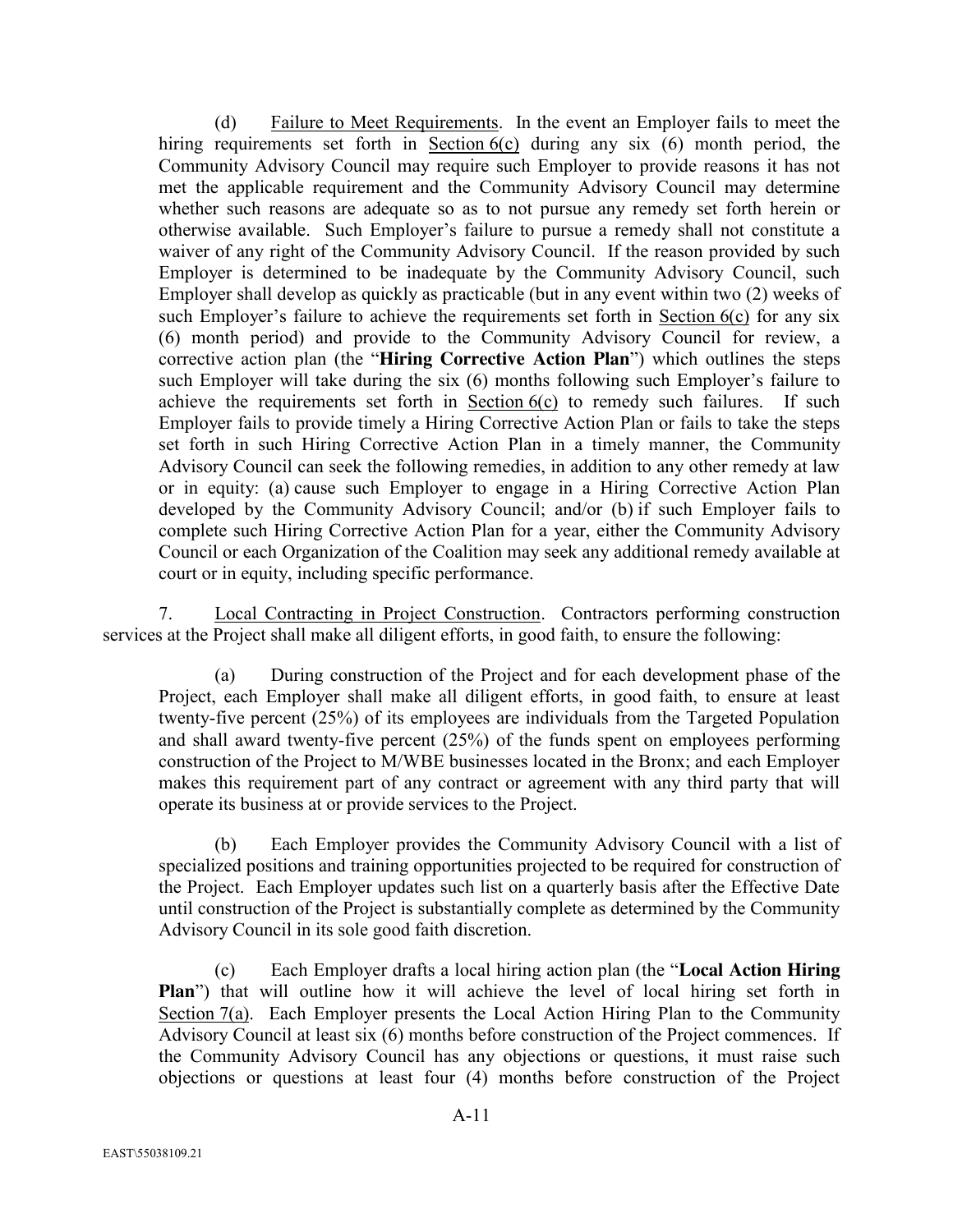commences. Upon receipt of any such objections or questions, each Employer must make modifications to the Local Action Hiring Plan at least two (2) months before construction of the Project commences.

(d) In the an Employer fails to meet the funding requirements set forth in Section 7(a) during any six (6) month period, the Community Advisory Council may require such Employer to provide reasons it has not met the applicable requirement and the Community Advisory Council may determine whether such reasons are adequate so as to not pursue any remedy set forth herein or otherwise available; provided that failure to pursue a remedy shall not constitute a waiver of any right of the Community Advisory Council. If the reason provided by such Employer is determined to be inadequate by the Community Advisory Council, such Employer shall develop as quickly as practicable (but in any event within two (2) weeks of such Employer's failure to achieve the requirements set forth in Section 7(a) for any six  $(6)$  month period) and provide to the Community Advisory Council for review, a corrective action plan (the "**Funding Corrective Action Plan**") which outlines the steps such Employer will take during the six (6) months following such Employer's failure to achieve the requirements set forth in Section 7(a) to remedy such failures. If such Employer fails to provide timely a Funding Corrective Action Plan or fails to take the steps set forth in such Funding Corrective Action Plan in a timely manner, the Community Advisory Council can seek the following remedies, in addition to any other remedy at law or in equity: (a) cause such Employer to engage in a Funding Corrective Action Plan developed by the Community Advisory Council; and/or (b) if such Employer fails to complete such Funding Corrective Action Plan for a year, either the Community Advisory Council or each Organization of the Coalition may seek any additional remedy available at court or in equity, including specific performance.

## 8. Greening the Project.

(a) Green Consulting. Developer shall retain a U.S. Green Building Council member (the "**Sustainability Coordinator/LEED Consultant**") to provide sustainability coordination on all aspects of the Project, including the five (5) following distinct areas of planning, design and construction: sustainable site development; water efficiency; energy and atmosphere efficiency; materials and resources; and indoor environmental quality.

(b) Green Action Plan. Developer shall collaborate on a green action plan (the "**Green Action Plan**") with a minimum of three (3) and a maximum of five (5) representatives from the Coalition's green working group as well as the Project's designers, technical personnel, operations directors(s) and suppliers to achieve environmental sustainability requirements specified in Sections 8(i) and (j) and set targets in all areas of manufacturing, if any, production, procurement and service, to continuously improve environmental impact throughout the life of the Project. Developer shall make all diligent efforts, in good faith, to ensure that all of its employees and Contractors as well as all Employers and Tenants operating businesses or providing services at the Project will be trained properly on the Green Action Plan, particularly the specific practices relating to such employee's, Contractor's, Employer's or Tenant's area of responsibility. Such trainings shall be updated regularly, and provided no less frequently than on an annual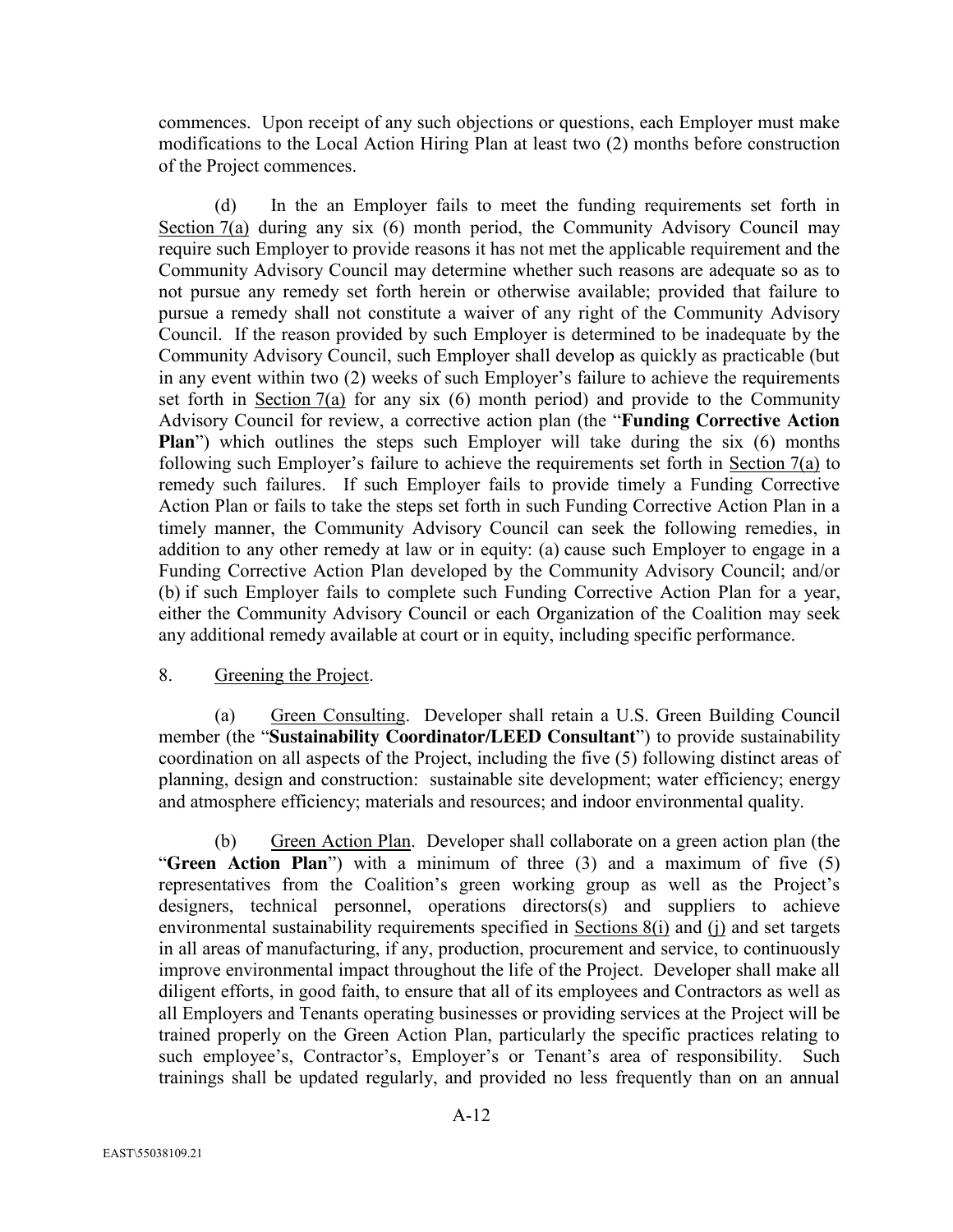basis. The Green Action Plan shall be updated on a continual basis by Developer and the Coalition to make all diligent efforts, in good faith, to ensure applicable environmental requirements are met. The Parties shall work in good faith to develop the initial Green Action Plan within one hundred and eighty (180) days of the Effective Date of the Cooperation Agreement.

(c) Green Jobs. Each Employer shall provide healthy working conditions for all employees and Contractors; and Developer shall make this requirement part of any contract or agreement with any such entity. Developer shall hire Targeted Job Applicants to implement environmental standards and practices specified within LEED and the Green Action Plan.

(d) Healthy Eating. Developer shall make best efforts to contract with Local Businesses for the supply of healthy foods and to discourage the sale of sugary drinks, deep fat fried and highly processed food at the Project. In conjunction with the New York Academy of Science, or another third party healthy eating specialist, Developer will provide programming for local athletes, their guests and families and other visitors to the Project to understand healthy eating, and provide a nutrition information booth in the food court of the Project to inform athletes and other visitors to the Project about the health benefits and drawbacks of the foods for sale at the Project.

(e) Green Space and Wetlands. Developer shall make best efforts to avoid damaging in any manner or form Green Space and/or Wetlands as a result of construction of the Project or its operation.

(f) Water. In addition to offering filtered tap water free to visitors, Developer also shall provide a sufficient number of reusable water bottles at nominal cost and water filling stations so that at least a majority of the visitors to the Project shall have adequate access to such reusable water bottles and such filling stations, and Developer shall provide a reusable water bottle to each participant in a program at the start of the season.

(g) Waste Management. During construction of the Project and its operations, Developer shall provide a comprehensive waste management program including composting, recycling, and reusing waste at the Project.

(h) Education. Developer shall display placards educating visitors about the Project's various green initiatives.

(i) LEED. Developer will achieve LEED Silver for major renovation building standard, according to the LEED 2009 v3 Silver Status, or any successor status; provided, however, Developer shall make best efforts to achieve LEED 2009 v3 Gold Status. Regardless of whether the Project achieves LEED 2009 v3 Gold Status, Developer shall perform the following:

(i) Sustainable Site Credit 4: Alternative Transportation: Incentivize public transportation and other alternatives to car travel. Free or discounted parking for electric vehicles, and other incentives to encourage other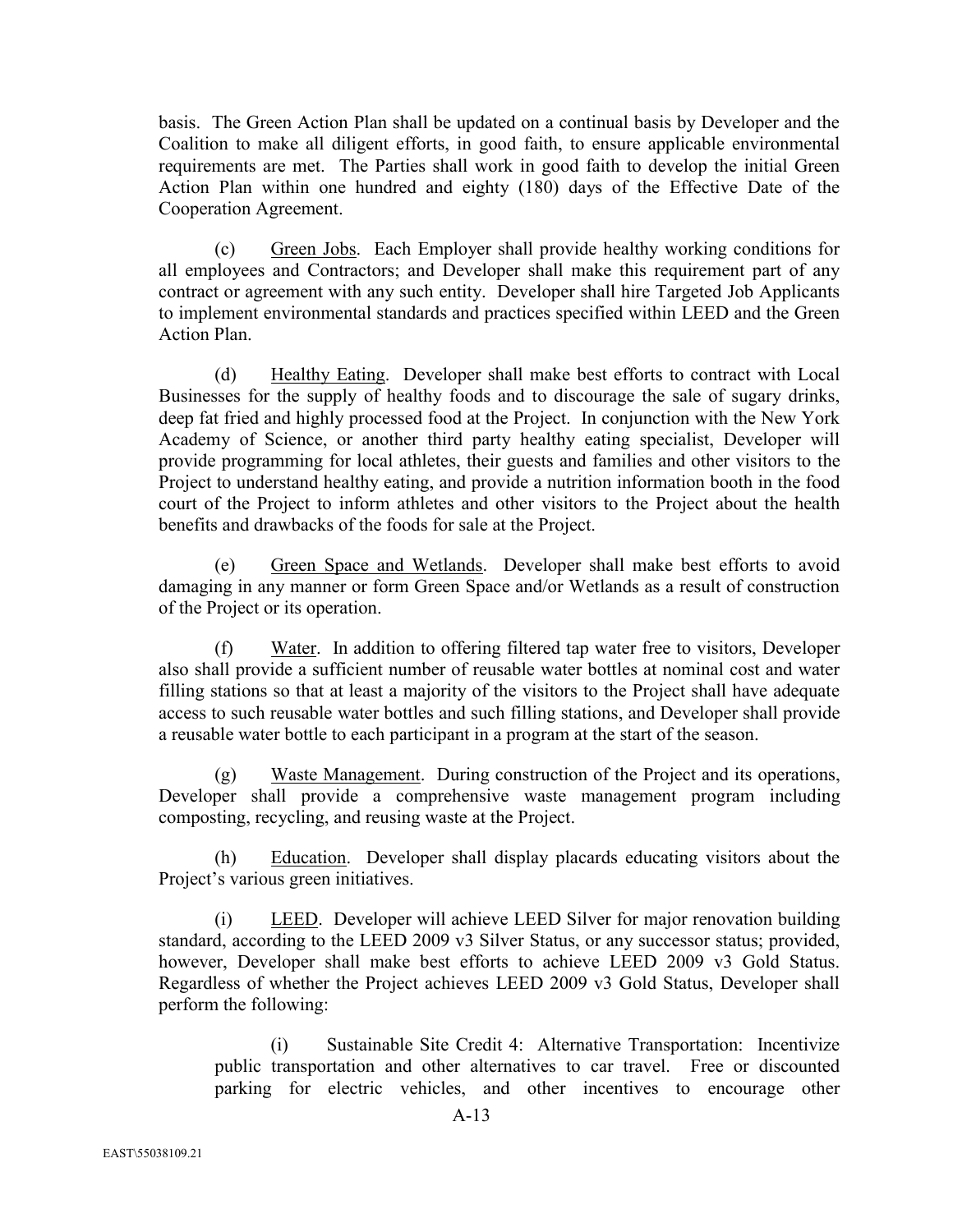environmentally friendly methods of transportation. Provide onsite bike racks and changing rooms.

(ii) Work with the Community Advisory Council to fundraise and promote awareness of asthma, asthma-causing pollutants and potential mitigating factors.

(iii) Provide employees with discounts on public transportation.

(iv) Promote public transit to Project by providing applicable directions on the Project's website and other marketing materials.

(v) Energy & Atmosphere Credit 5: Measurement and Verification: If feasible, train local individuals to measure and verify impact of emissions reduction and other green practices, and provide periodic reports as required in LEED and the Green Action Plan.

(vi) Material & Resources Credit 1: Building Reuse: In addition to remediating hazardous or deteriorating conditions, maintain existing building structure.

(vii) Materials & Resources Credit 2: Construction Waste Management: Minimize contributions to landfills by redirecting recovered resources.

(viii) Materials & Resources Credit 5: Regional Materials and Sustainable Purchasing: Beyond materials permanently installed, prioritize sustainable purchasing for ongoing consumable goods including healthy local food.

(ix) Indoor Environmental Quality Credit 2: Indoor Air Quality Best Management Practices: Monitor the delivery of fresh, outdoor air into the Project in accordance with LEED Outdoor Air Delivery Monitoring Standards and maximize indoor air quality with proper ventilation, humidity and mold control inside the Project. Developer shall use best practices, if feasible, including elements such as green walls or other methods to mitigate pollution resulting from building practices and vehicular use.

(x) Innovation in Design Credit 2: LEED Accredited Professional: At least one (1) principal of the Project development team shall be a LEED Accredited Professional, and Developer shall provide annually at least one (1) two thousand five hundred dollars (\$2,500) scholarship to a LEED Accreditation Program to certify a local resident.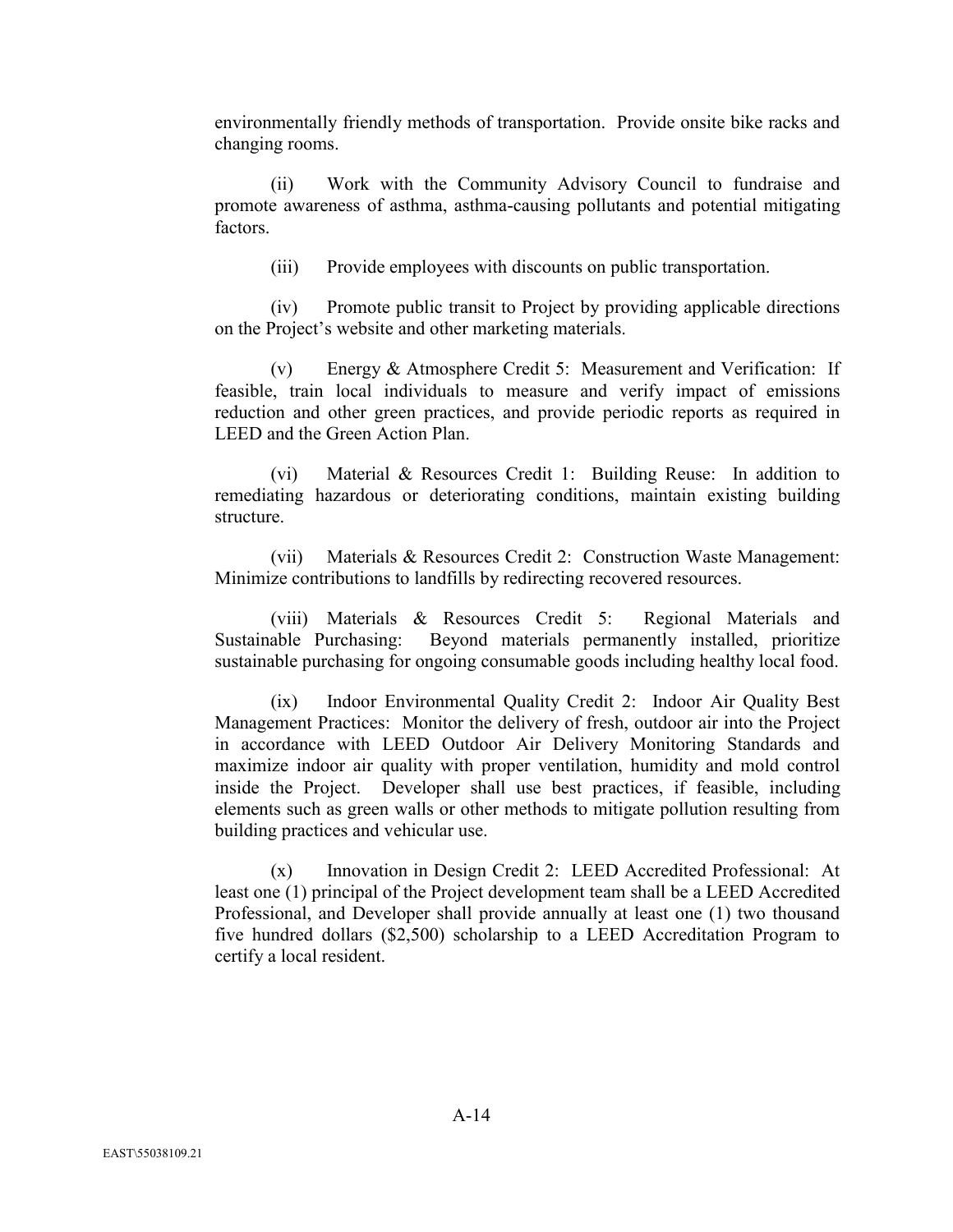(j) Additional LEED Requirements. Developer shall make all diligent efforts, in good faith, to do the following items, provided that such items are attainable and financially feasible in the context of obtaining financing for the Project, as determined by the Developer in its sole discretion:

(i) Sustainable Sites Credit 5.2: Maximize Open Space: Create a pedestrian hardscape or vegetated space on the ground and/or roof to ensure twenty percent (20%) of the Project site area is undeveloped (has no buildings or other built structures) and is accessible to the public, including Green Space, schoolyards, playgrounds, public seating areas, public plazas and vacant lots.

(ii) Sustainable Sites Credit 6: Stormwater Management: Maximize rainwater and grey-water capture for use in ice rinks, landscape irrigation, toilet and urinal flushing and custodial uses. Previous paving and/or vegetated roofs will promote infiltration. Developer shall also integrate native plants and stormwater management into streetscape improvements in the immediate vicinity of the Project with input from the Community Advisory Council, in consultation with the Bronx Botanical Gardens and other local environment groups. Developer shall develop sidewalk paving and streetscaping furnishing plans for the entire block bounded by Kingsbridge Road, Reservoir Avenue, West 195th Street and Jerome Avenue.

(iii) Water Efficiency Credit 1: Water Efficient Landscaping: Harvest rainwater where permissible.

(iv) Energy & Atmosphere Credit 2: On-Site Renewable Energy: Install and use geothermal heating and cooling if geologically possible, with the possible addition of solar photovoltaic panels. Solar photovoltaic panels to be used as an alternative or in addition to other heating and cooling processes.

(v) Energy & Atmosphere Credit 3: Enhanced Commissioning: Hire New York City expert(s) to document building energy performance according to LEED Energy & Atmosphere standards throughout the life of the Project.

(vi) Energy & Atmosphere Credit 4: Enhanced Refrigerant Management: Use heating, ventilation and air cooling and ice industry best practices, prioritizing geothermal and non-toxic refrigerants.

(vii) Energy & Atmosphere Credit 6: Green Power: Utilize predictable purchasing of large quantities of energy to stimulate local production of clean energy by purchasing green power.

(viii) Materials & Resources Credit 4: Recycled Content: Prioritize the use of recycled, renewable and reduced-emissions materials during construction of the Project and its operation. The use of biodegradable packaging will be required, where feasible and practical, of Employers, Tenants and Contractors operating businesses or providing services at the Project, available through a bulk purchasing agreement through Developer.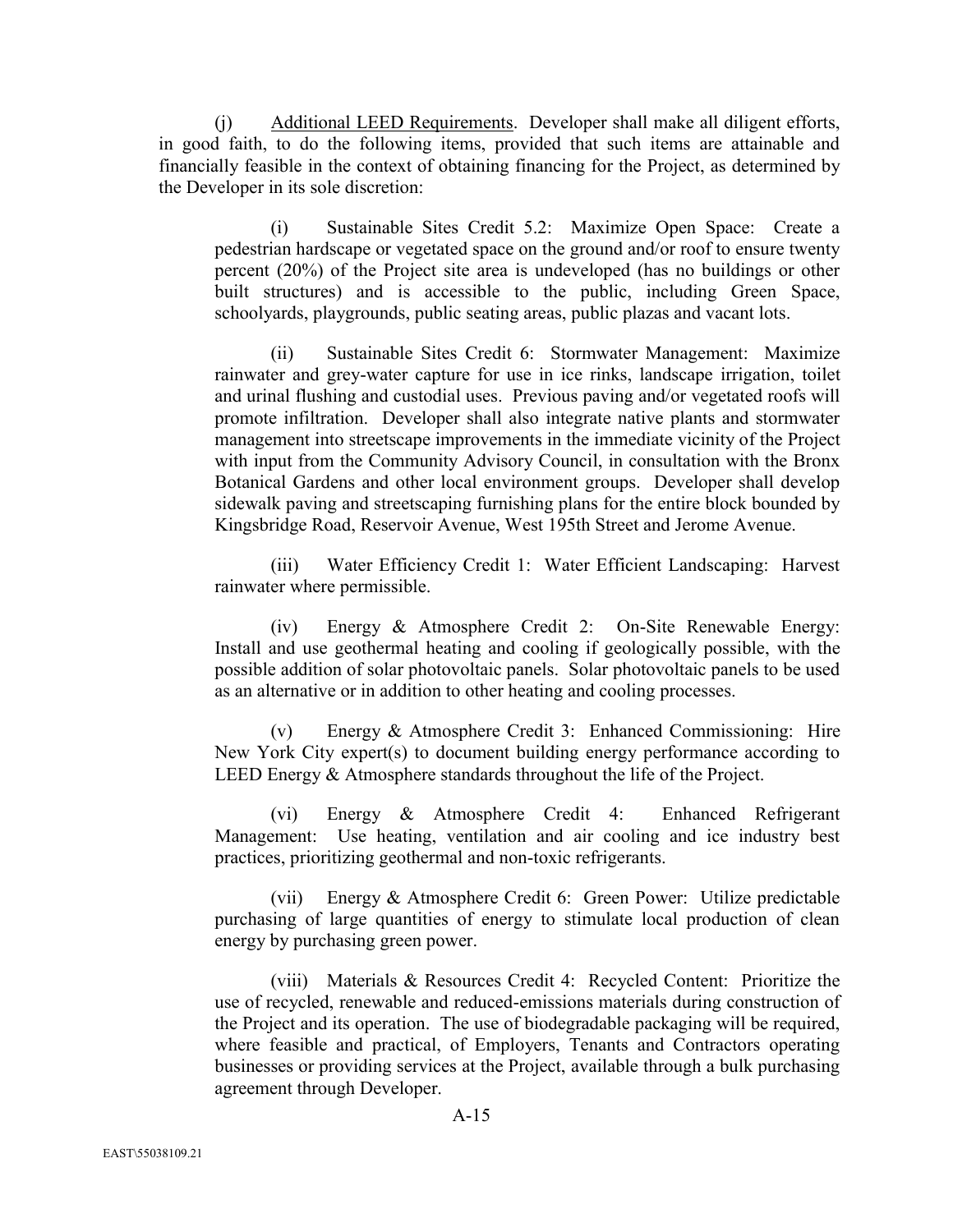(ix) Indoor Environmental Quality Credit 5: Indoor Chemical & Pollutant Source Control: Using non-toxic chemicals, where feasible and practical, non-ozone depleting refrigerants in building and ice-maintenance.

(k) USGBC Guidelines. The Sustainability Coordinator/LEED Consultant, pursuant to the U.S. Green Building Council (the "**USGBC**") guidelines, will register the project with the Green Building Certification Institute, which administers the certifications for the USGBC. Sustainability Coordinator/LEED Consultant is expected to provide descriptions of the specific tasks to be implemented by various members of the project team and outline the type of documentation necessary to submit to the USGBC in connection with the LEED application. It is the responsibility of the Sustainability Coordinator/LEED Consultant and or Developer to register the project with the USGBC, prepare submittals for credit rulings and submit the LEED certification application. During the application process, all communications with USGBC should be through the Sustainability Coordinator/LEED Consultant, who is required to respond and submit requested additional information.

(l) LEED Awareness. The Sustainability Coordinator/LEED Consultant shall participate in pre-bid and bid meetings to confirm that the Contractors are aware of LEED 2009 v3 Silver and Gold Status requirements. During all phases of the project, the Sustainability Coordinator/LEED Consultant shall review both design and construction activities to determine that the Project is proceeding in accordance with LEED 2009 v3 Silver and Gold requirements, including the examination of all LEED submittals, products and construction practices. Inasmuch as the LEED certification process begins well before the commencement of construction of the Project, Developer shall employ a construction manager during the preconstruction phase of the Project to coordinate, manage and build the Project. Such construction manager shall maintain deficiency and corrective action logs, conduct inspections and maintain regular communications with Contractors regarding LEED certification issues. It is the responsibility of such construction manager to collect all construction phase documentation necessary for the LEED certification process preconstruction, during construction, and post-construction.

(m) Green Practices. Contractors shall perform their work in accordance with Green Practices including those associated with the LEED 2009 v3 Silver Rating System, except as otherwise stated above, and in a manner consistent with Developer's goal of attaining LEED 2009 v3 Gold Certification for the Project. Developer and any partners to the Project shall submit intermediate documents monthly, during construction of the Project, quarterly for one (1) year after construction of the Project is completed, and yearly thereafter, for review by the Sustainability Contractor/LEED Consultant, in order to ensure construction of the Project is following the agreed upon LEED 2009 v3 Gold Certification.

(n) Green Building Laws. Developer is responsible for surveying existing federal, state, and local green building laws and represents that it shall keep all Employers, Tenants and Contractors as well as the Coalition and the Community Advisory Council informed of any such new laws, changes in law, or LEED Certification updates that could adversely affect the Project. If any applicable federal, state, or local law is passed with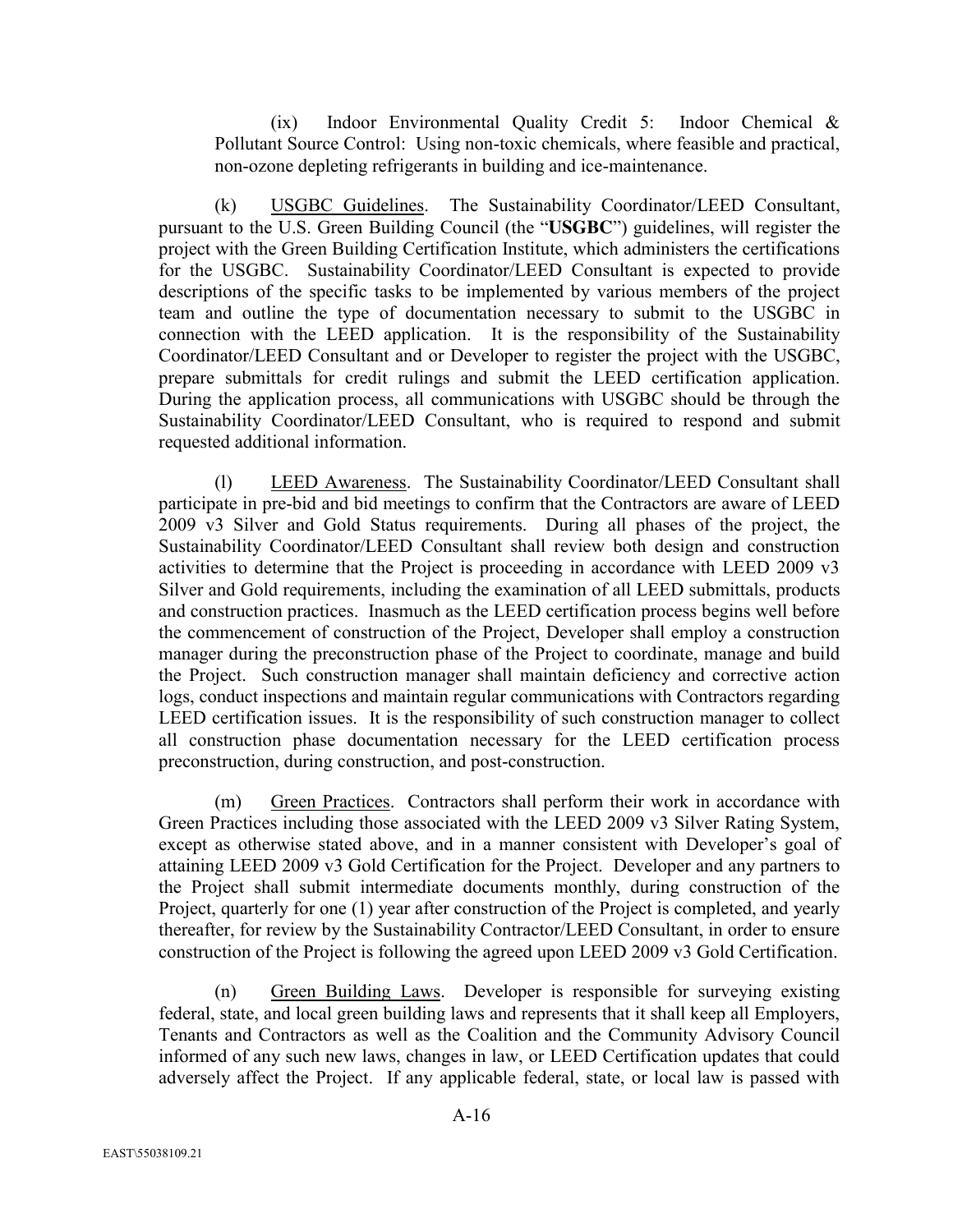respect to Green Practices, or LEED Certification is updated, Developer is responsible for complying with all changes in such law.

# 9. Building Aesthetics/Signage.

(a) Developer shall make all diligent efforts, in good faith, to (i) ensure that building aesthetics reflect the culture of the Northwest Bronx; (ii) display local artwork, designers, and appropriate signage; and (iii) work in partnership with the Bronx Museum of the Arts, or other arts or cultural organization selected by the Community Advisory Council, to achieve a suitable interior design plan.

(b) Developer shall prohibit all alcohol and tobacco sponsorships or advertisements at the Project.

(c) Developer shall provide the Community Advisory Council with reasonable access to free advertising space on Project signage to meet the reasonable, good faith requests, where economically feasible, of the Community Advisory Council including electronic signage, advertising on the website of the Project and of Developer, and other public communications.

10. Local Procurement. The purpose of this Section 10 is to facilitate the development, implementation, and monitoring of a local procurement plan (the "**Local Procurement Plan**") that achieves the Local Business procurement targets identified in this Section 10. This Section 10 identifies (i) the local procurement goals to be satisfied by Developer, (ii) the requirements of the Local Procurement Plan that will be developed, and (iii) the terms for the failure to meet procurement goals or to fulfill appropriate actions identified in the Local Procurement Plan.

(a) Each Employer shall:

(i) Following completion of construction of the Project, award procurement contracts and form partnerships with Local Businesses according to the following priorities:

(A) First priority to Local Businesses complying with Green **Practices** 

(B) Second priority to all other Local Businesses.

(C) Third priority to non-Local Businesses complying with Green Practices.

(ii) make all diligent efforts, in good faith, to ensure at least fifty-one percent (51%), but in no event shall less than twenty-five percent (25%), of total procurement to come from Local Businesses.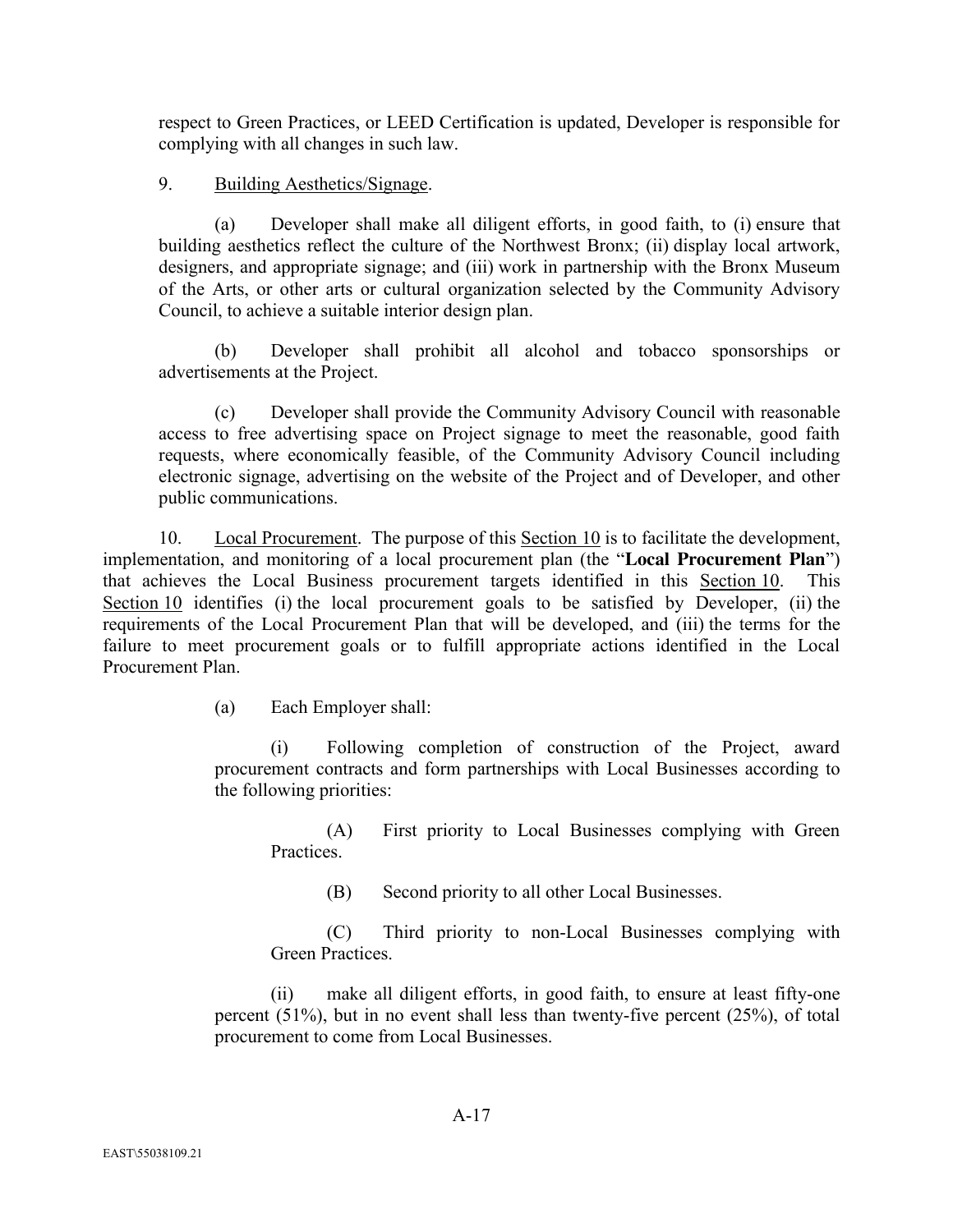(iii) make all diligent efforts, in good faith, to ensure at least fifty-one percent (51%), but in no event shall less than twenty-five percent (25%), of total procurement to come from M/WBE businesses.

(iv) make all diligent efforts, in good faith, to ensure at least fifty-one percent (51%), but in no event shall less than twenty-five percent (25%), of concessions and catering needs of the Project be covered by Local Businesses, including restaurants.

(b) Developer shall develop the Local Procurement Plan with appointed representatives from Coalition, and other organizations selected by Community Advisory Council, at least six (6) months prior to the procurement of goods and services for the Project. Developer shall appoint a senior procurement official to develop and lead implementation of the Local Procurement Plan. Such appointee shall subsequently meet on a quarterly basis with the Community Advisory Council to monitor implementation of the Local Procurement Plan and report on progress toward local procurement minimums and goals identified in this Section 10.

(c) Local Procurement Plan. The Local Procurement Plan shall include the following:

(i) Development. (A) *Identification of goods and services procured for the Project*. Six (6) months after commencement of construction of the Project, each Employer shall produce a list of goods and services it has procured and intends to procure in connection with the Project (the "**List of Procured Goods and Services**") to the Community Advisory Council. (B) *Funding to assess local business capacity*. Six (6) months after commencement of construction of the Project, Developer shall conduct a survey to (1) assess Local Business capacity to provide goods and services to the Project, and (2) identify activities that would support Local Business development to reach the local procurement minimums and goals identified in this Section 10. Appointed senior procurement officials will agree to meet regularly to develop a Local Procurement Plan in accordance with this Section 10. The frequency for reporting will be determined in accordance with the Local Procurement Plan, but shall not be less than quarterly.

(ii) Implementation Activities. Each Employer shall fulfill implementation activities identified in the Local Procurement Plan. Such implementation activities must include, but are not limited to: targeted outreach to Local Businesses and M/WBE in advance of solicitation for goods and services purchased by the Project and training in the purchasing management system used by such Employer.

(iii) Monitoring. Each Employer shall provide information and results towards local procurement with respect to the Local Procurement Plan on a quarterly basis to the Community Advisory Council. The Community Advisory Council reserves the right to also appoint an independent monitoring agency to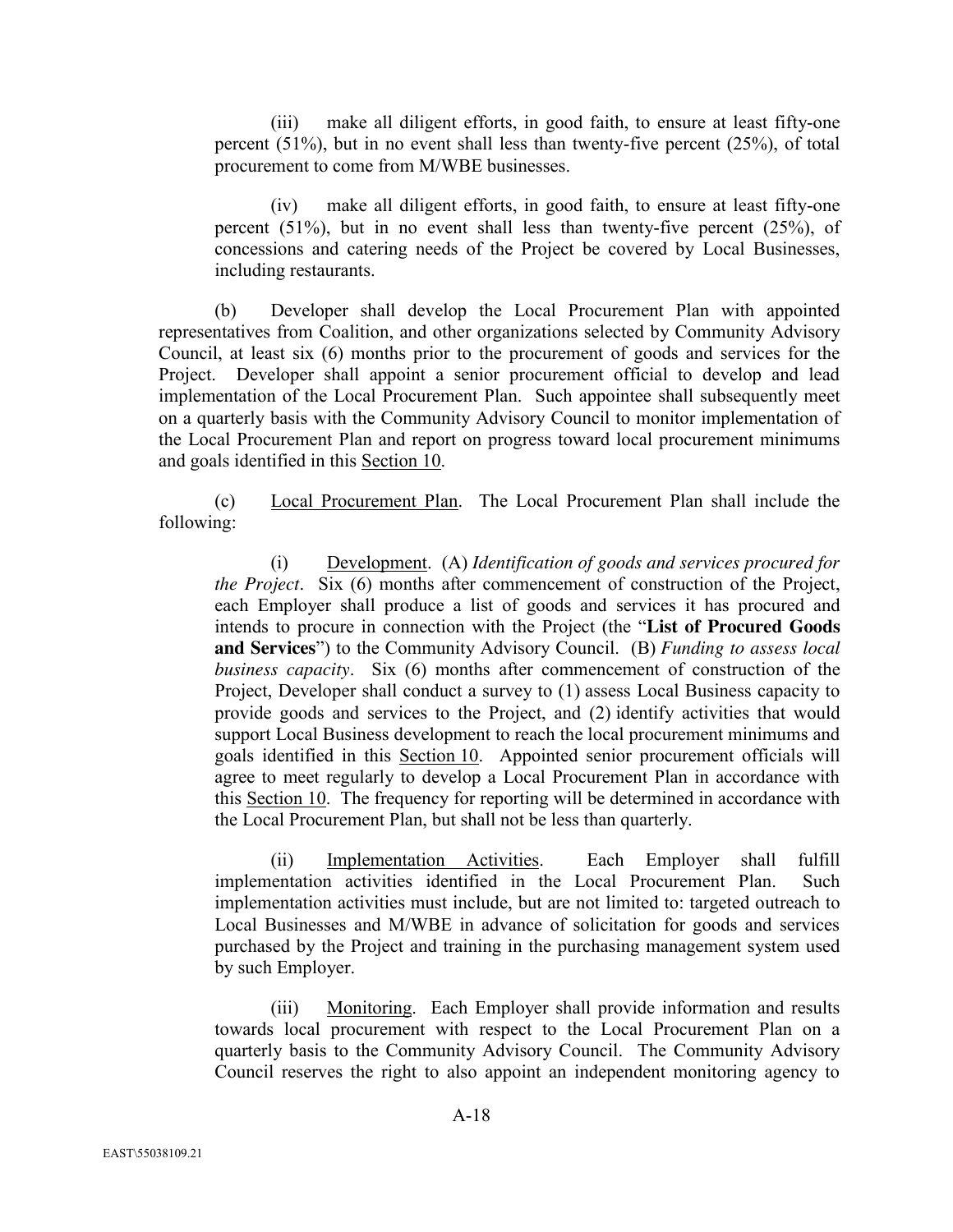assess progress towards meeting minimums and targets identified in the Local Procurement Plan.

(d) Each Employer shall provide the Community Advisory Council with an updated List of Procured Goods and Services on a quarterly basis until completion of construction of the Project, as determined by the Community Advisory Council in its sole good faith discretion, and then on an annual basis for the duration of this Community Benefits Program.

(e) If an Employer fails to meet the targeted procurement numbers set forth in Section 10(a), or fails to fulfill implementation and monitoring activities identified in the Local Procurement Plan, during any reporting period, such Employer shall develop as quickly as practicable (but in any event within two (2) weeks of such Employer's failure to achieve the requirements set forth in Section 10(a) for any reporting period) and provide to the Community Advisory Council for review, a corrective action plan (the "**Procurement Corrective Action Plan**") which outlines the steps such Employer will take during the six (6) months following such Employer's failure to achieve the requirements set forth in Section 10(a) to remedy such failures. If such Employer fails to provide timely a Procurement Corrective Action Plan or fails to take the steps set forth in such Procurement Corrective Action Plan in a timely manner, the Community Advisory Council can seek the following remedies, in addition to any other remedy at law or in equity: (a) cause such Employer to engage in a Procurement Corrective Action Plan developed by the Community Advisory Council; and/or (b) if such Employer fails to complete such Procurement Corrective Action Plan for a year, either the Community Advisory Council or each Organization of the Coalition may seek any additional remedy available at court or in equity, including specific performance.

(f) Developer shall join any business improvement district as required by applicable federal, state or local law.

(g) In order to encourage visitors to the Project to support Local Businesses, including restaurants, Developer shall not lease space to or contract with (i) any chain fast food stores or vendors, including McDonald's or Burger King, (ii) any Big Box stores, to locate in or establish any operations at the Project site, or (iii) any supermarkets.

11. Community Space Lease. Developer shall enter into a triple-net lease agreement with the Coalition, or its designee, which shall provide the Coalition with the exclusive use and occupancy of the Community Space for a period of ninety-nine (99) years after completion of the Project for an annual rent of one dollar (\$1) per year, payable annually or the entire amount in advance at the option of the Coalition. The lease shall contain terms and conditions satisfactory to the Coalition and Developer. The Coalition shall have reasonable access to the Community Space prior to the date the Project opens to inspect and ensure construction has commenced and that the space is ready for occupancy when the Project opens. The Community Advisory Committee in its sole good faith discretion shall designate community space usage through consensus.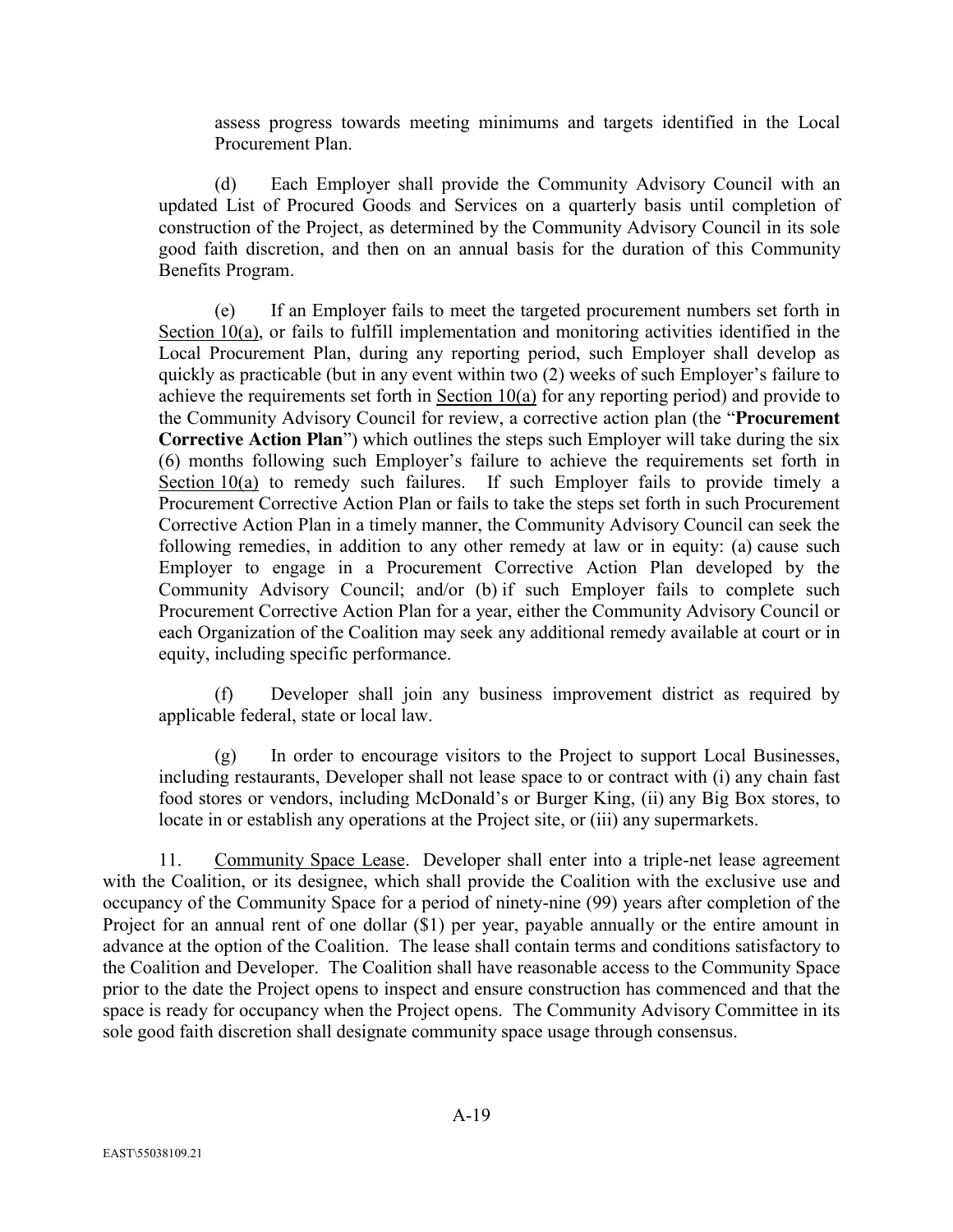#### 12. Priority Access to the Project and the Ice Rinks.

(a) Developer shall provide students and families of students of Bronx public schools priority access, with priority given to Bronx Title 1 schools, and not-for-profit,  $501(c)(3)$  tax exempt after-school programs, with first priority given to such programs located in the Bronx, at Discounted Rates, if any, the cost of which shall be deducted from the annual Run Rate Contribution, to one or more Ice Rinks during Peak Weekday Time and Off Peak Weekday Time according to the following hours:

- (i) At least six (6) hours per day of Peak Weekday Time;
- (ii) At least six (6) hours per day of Peak Weekend Time; and

(iii) At least six (6) hours per day of Off Peak Weekday Time (e.g. if Market Rate is one hundred dollars (\$100) per hour for Off Peak Weekday Time used by Bronx Title 1 schools multiplied by thirty (30) hours per week (five (5) hours per day) multiplied by forty (40) weeks equals utilization of \$120,000 worth of credits).

The applicable hours of Peak Weekday Time, Peak Weekend Time and Off-Peak Weekday Time, as the case may be, shall be determined by the Parties based on good faith negotiations between them.

For purposes of this Section 13, an Ice Rink ("**Ice Rink**") shall mean a full sheet of ice, for one (1) hour, and one (1) hour includes fifty (50) minutes of use, and ten (10) minutes to clean and repair the ice. Priority Access shall include access to changing, equipment storage, and other public amenities generally provided to market rate customers of the Project.

(b) Developer shall make best efforts to monitor access to the Project and portions thereof, including the Ice Rinks, by gender in order to ensure equal access to genders.

(c) Developer shall guarantee, at direction of Community Advisory Council, that it will convert one or more Ice Rinks for alternative uses, including basketball tournaments, for a minimum of twelve (12) days per year, or at least six (6) two-day weekends per year, at user's expense (e.g. at a Market Rate of approximately ten thousand dollars (\$10,000) per day plus conversion cost of approximately two thousand five hundred dollars (\$2,500) or twelve (12) days a year at ten thousand dollars (\$10,000) per day plus twelve (12) times twenty five hundred dollars (\$2,500) equals one hundred and fifty thousand dollars (\$150,000), the cost of which conversion and Market Rate rental shall be deducted from the Run Rate Contribution). Developer shall work, in good faith, with the Community Advisory Council to ensure that all residents of the Northwest Bronx are granted access to the Ice Rinks for such alternative uses.

13. Foundation Sports Program. Developer shall provide necessary funding to develop an outreach program (a "**Foundation Sports Program**") in connection with Bronx Title 1 public schools. Developer shall make all diligent efforts, in good faith, to ensure that eighty percent